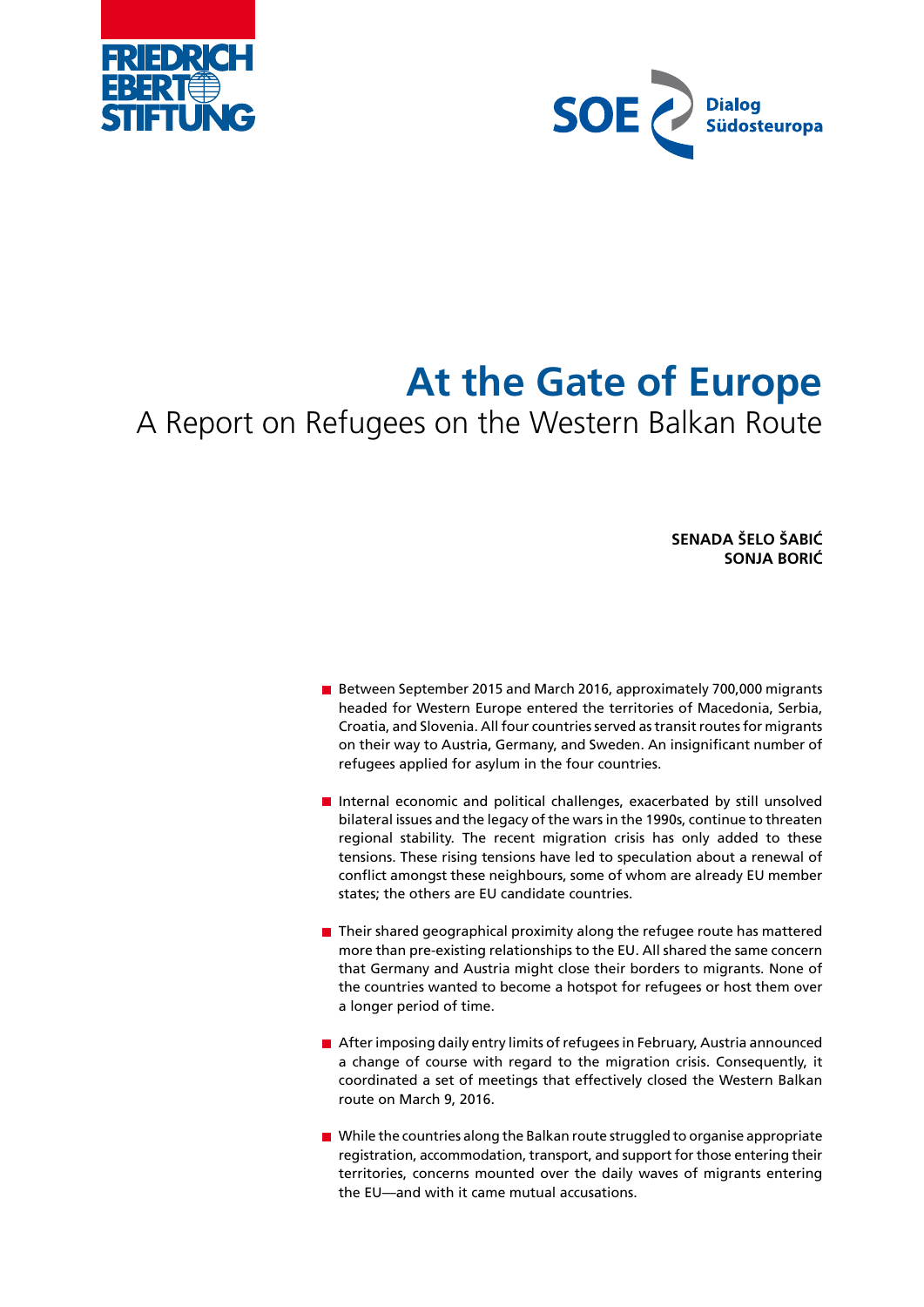

# Timeline of the most important dates

#### European Union | Western Balkans

#### 14.9.2015

Extraordinary JHA Council - No agreement on a compulsory relocation scheme. Formal adoption of the temporary and exceptional relocation scheme for 40 000 persons (based on the Commission's first emergency relocation proposal) and agreement notably on military deployment in the Med and activation of hotspots in Italy and Greece

#### 22.9.2015

Extraordinary JHA Council - Adoption of the decision to relocate 120000 persons in need of international protection from Italy and Greece

> 23.9.2015 Extraordinary EU Council meeting

#### 8.10.2015

High-level conference on the Eastern Medirerranean - Western Balkans route

#### 15.10.2015

European Council - EU leaders took stock of measures implemented so far and agreed on further orientations

#### 11/12.11.2015

Valletta Summit on migration - European and African Heads of State and Government

HU closes border with RS, the route through HR and SI activates

#### 25.10.2015

15.9.2015

Meeting on the Western Balkans Migration Route (AL, AT, BG, HR, MK, DE, GR, HU, RO, RS and SI met to increase operational cooperation all along the migration route – 17 point action plan)

#### 18.11.2015

Slovenia requested for readmission of people from non-war torn countries

#### 20.11.2015

HR, MK, RS allowing only Syrians, Iraqis and Afghans to pass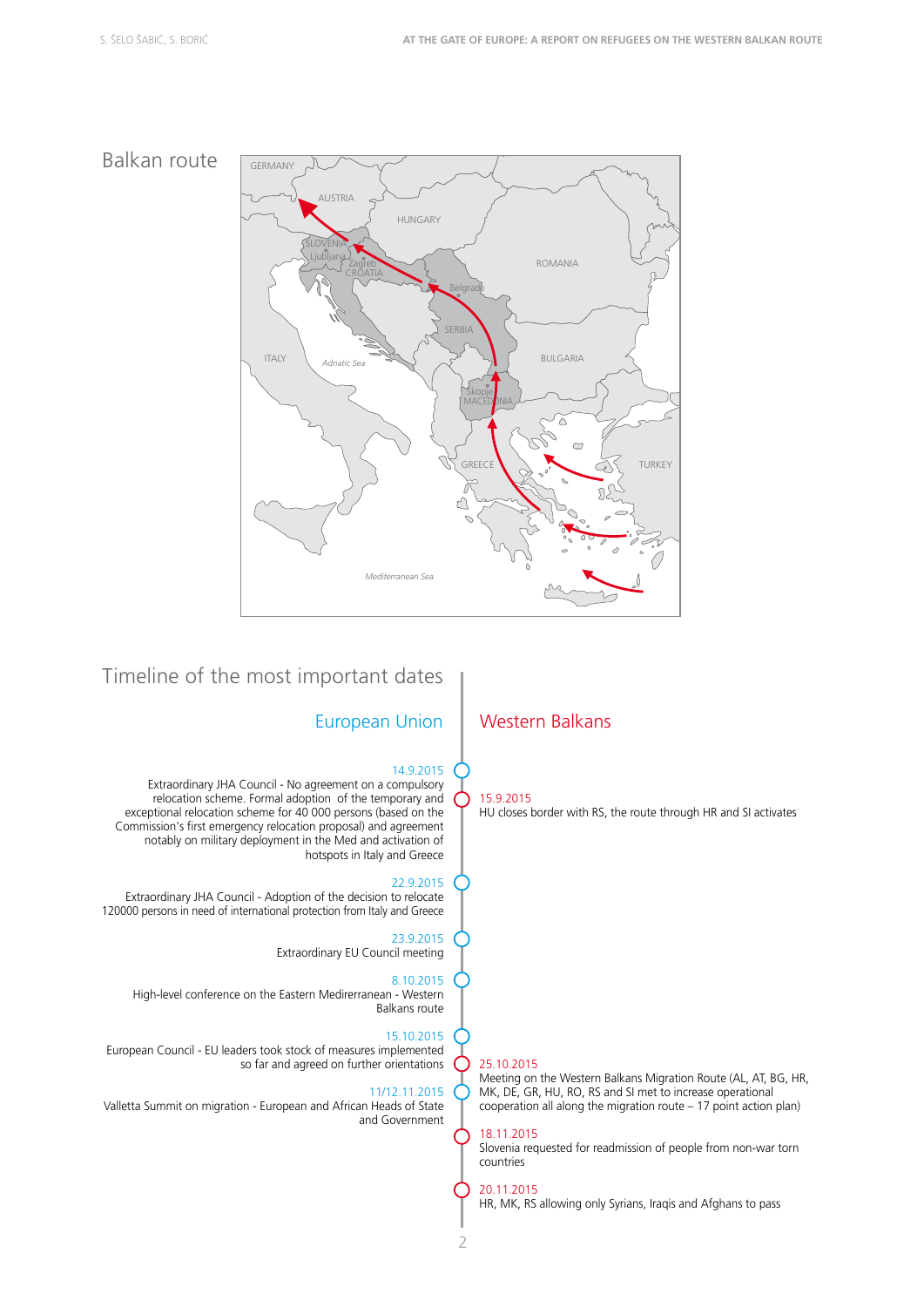### 14.15.1.2016

AT joines DE in sending back refugees; only those who wish to seek asylum in AT or DE may pass

#### 20/21.1.2016

AT to cap the refugee influx: 37 500 aslyum claims in 2016, 130 000 asylum claims by 2019.

DE to extend border controls indefinitely

DE Minister of Interior says he wants to drastically reduce the number of refugees; anyone without a valid document and who does not apply for asylum in DE will be sent back

#### 31.1.2016

Merkel states refugees are expected to go home after the conflict is over/ many Afghan migrants will be sent back over next months (1.2.2016.)

AT plans to repatriate 50000 asylum seekers over three years

DE announces criminal refugees are to be deported to third countries, while AT plans stricter border controls and new fences along the SI border

#### 15.2.2016

Visegrad group might help Macedonia close its borders/ they suggest the closure of the Balkan route

AT expands the list of safe countries of origin to: Algeria, Georigia, Ghana, Morocco, Mongolia, Tunis

#### 19.2.2016

AT introduces new caps on migrants: 80 asylum applications per day + 3200 persons allowed to transit to DE pre day

#### 24.2.2016

Vienna Summit 'Managing Migration together' Declaration calls for common standards on registration and strict application of entry criteria

Greece recalls Ambassador in Austria

HU announces referendum on quotas

DE Parliament approves stricter asylum laws

#### 25.2.2016

EU Interior Ministers meet in Bruxelles to discuss the crisis

EU Migration Commissioner states: 'The EU has 10 more days to reduce the number of migrants or else there is a risk the whole system will completely break down'

> 1.3.2016 Tusk calls for the restoration of Schengen

Tusk calls economic migrants not to come to Europe

#### 7.3.2016 EU - TU Summit

EU Council drafts 'Balkan route is closed'; Merkel and Juncker oppose

#### 8.3.2016 Outline deal reached EP critical of the deall

#### 5.1.2016

From now on, SI is asking a list of migrants transported to the border from HR. Without the list, the migrants will not be let through. Also, further checks at the border were introduced.

#### 20.1.2016

SI announces to follow AT measures; MK closes borders with GR; HR announced that following AT's introduction of restrictive measures, HR will also introduce new rules: additional info will be needed on whether the asylum seekers intend to seek asylum in AT or DE

#### 1.2.2016

Macedonia shuts border (this happens periodically – MK MFA says the country is weeks away from cutting GR off entirely)

# 8.2.2016

Macedonia starts to construct a second fence with Greece

## 12.2.2016

AT warns MK to be ready to shut the border if AT fills its quota

#### 14.2.2016

From next week, AT is receiving migrants only from war-torn states, measure on which it has notified SI, which will implement the same measures as AT about which it has notified the rest of the countries along the route

18.2.2016 Zagreb Summit

#### 21.2.2016

MK passes new restrictions: no more Afghans are allowed to pass through (Macedonian police says this is because Serbia, Croatia and Slovenia decided to reduce their numbers)

#### 22.2.2016

AT sends seven police officers to MK; SI deploys army to border with HR

#### 26.2.2016

Slovenia puts a daily cap of 580 migrants, Croatia follows, Serbia says to follow suit (despite the announcement, on 27.2. only 220 were accepted into Macedonia, on 28.2. only 305 and on 29.2. only 50)

#### 29.2.2016

protests at the Greek-Macedonian border (barricade broken, Macedonian police uses teargas) Next two days, no one was allowed to pass

#### 8.3.2016

WB countries close borders (implementation of the Schengen Code); rail traffic between HR and HU reestablished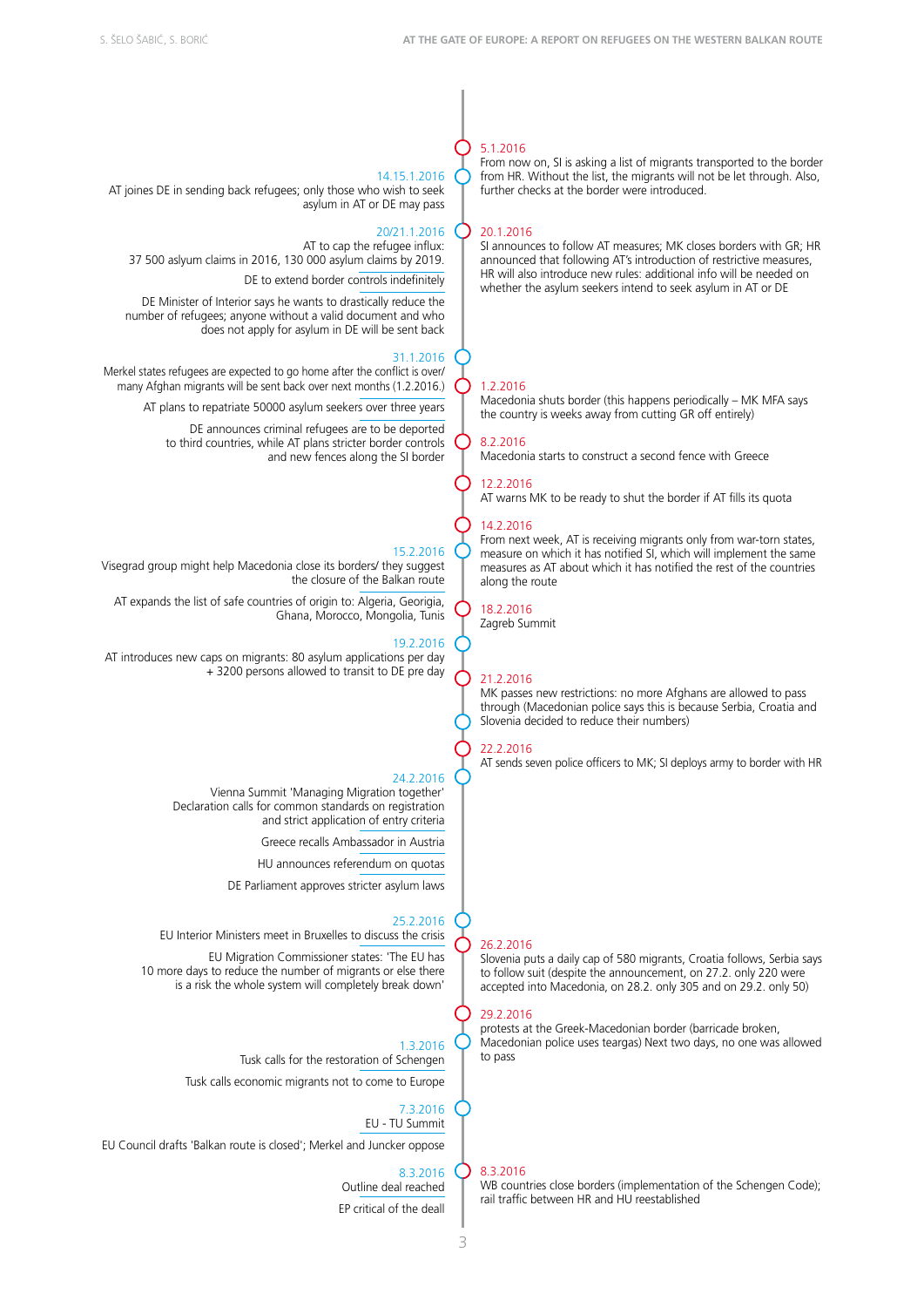#### **PREFACE**

This report provides an overview of the recent refugee crisis occurring in the Western Balkans between September 2015, when the first wave of refugees arrived in Croatia following Hungary's decision to close its border with Serbia, and March 2016, when Macedonia closed off its border with Greece, effectively shuttering the Western Balkan route. For perhaps the first time since the 1990s, news emanated daily from this region, as personal narratives, institutional reactions, and media accounts filled the public space.

Whereas day-to-day events have garnered significant attention, the purpose of this report is to assess more collectively and comprehensively the last six months as a whole in order to grasp what happened, what has been learned, and what will be the crisis' impact. This report describes the conditions and procedures for migrants along the WB route, and how these conditions and procedures evolved over time. Moreover, it attempts to capture political discourse dynamics and media reporting on migration in each country, relations between neighbouring states, and their interactions with the European Commission and European capitals. The goal is to contribute to an informed debate on migration, the integration of refugees, and the effects of the refugee crisis for the societies in South East Europe as well as for the European Union.

#### INTRODUCTION

In September 2015, the Western Balkan route, made up of Macedonia, Serbia, Croatia, and Slovenia became the primary transit path for migrants headed for Western Europe. While the countries along the Balkan route struggled to organise appropriate registration, accommodation, transport, and support for those entering their territories, concerns mounted over the daily wave of migrants entering the EU—and with it came mutual accusations. Agreement over a common EU solution was further hindered by the position taken by the Visegrad Group<sup>1</sup>, who refused to participate in any relocation mechanism, and as well advocated for a complete halt to further migrant entry into Europe.

A series of seemingly uncoordinated and unilateral measures adopted by individual countries eventually took shape in the form of two conflicting approaches on how to deal with the crisis. Germany's proposal, supported by the majority of EU member states and the EC, calling for

managed migration via an agreement with Turkey, was challenged by the Visegrad Group's proposal to close the borders entirely along the Western Balkan route. At the onset of 2016, restrictions only increased for entering migrants, particularly as European states reinstated border controls, which for the first time threatened and undermined the Schengen Area. Eventually, Austria and Slovenia joined the block supporting the closure of borders along the WB route, and had the support of the President of the European Council Donald Tusk, who repeatedly called for the restoration of Schengen Area rules.

On March 18, 2016, the EU–Turkey Summit resulted in a wide-ranging agreement intended to stem the inflow of migrants into Europe. However, despite Angela Merkel's decision to not include the closure of the WB route in the agreement, Slovenia announced it would seal off its border the following day (in full compliance with the Schengen Border Code). Like dominoes, the other three WB countries soon followed suit.

Earlier, as winter approached, WB countries increasingly coordinated migrant policy and action, both logistically and politically. In November 2015, Croatia, Macedonia, and Serbia took their first joint restrictive measure; they began to allow transit only to migrants from Syria, Afghanistan, and Iraq. This was a result of Slovenia's request to redirect migrants from non-war torn countries back to Croatia.

At the beginning of 2016, Austria and Germany began to restrict the number of migrants by declaring that only those seeking asylum in Austria and Germany would be allowed entry. Slovenia and Croatia adjusted their policies accordingly. One week later, Austria announced it would limit the number of asylum claims to 37,500 in 2016 (and 130,000 by 2019). Soon thereafter, it introduced a host of plans that would limit the number of arrivals, repatriate 50,000 asylum seekers over the next three years, expand the list of safe countries of origin, and construct new fences along its border with Slovenia. Finally, on February 17, 2015, Austria introduced new restrictive measures that limited the number of asylum applications to 80 per day, and the number of transits to Germany to 3,200 per day. This measure came into force one day after a meeting between the Austrian, Slovenian, Croatian, Serbian, and Macedonian heads of police in Zagreb, whereby collaboration was reached to significantly reduce migrant inflow. In addition, they agreed upon several concrete measures, including the standardization of migrant registration, $<sup>2</sup>$  and entry on humanitarian grounds (e.g.,</sup> for migrants hailing from Iraq and Syria). Following these decisions, Macedonia passed new controls that restricted Afghan refugees from crossing its border. As well, Iraqis and Syrians would now be subject to further regulations, which included full body searches, language tests, and a

<sup>1</sup> The Visegrad Group (also known as the Visegrad Four or simply V4) is an alliance of the Czech Republic, Slovakia, Poland and Hungary.

<sup>2</sup> First entry would only be allowed for persons that fulfil the conditions of entry laid down in the Schengen Border Code and relevant national legislation.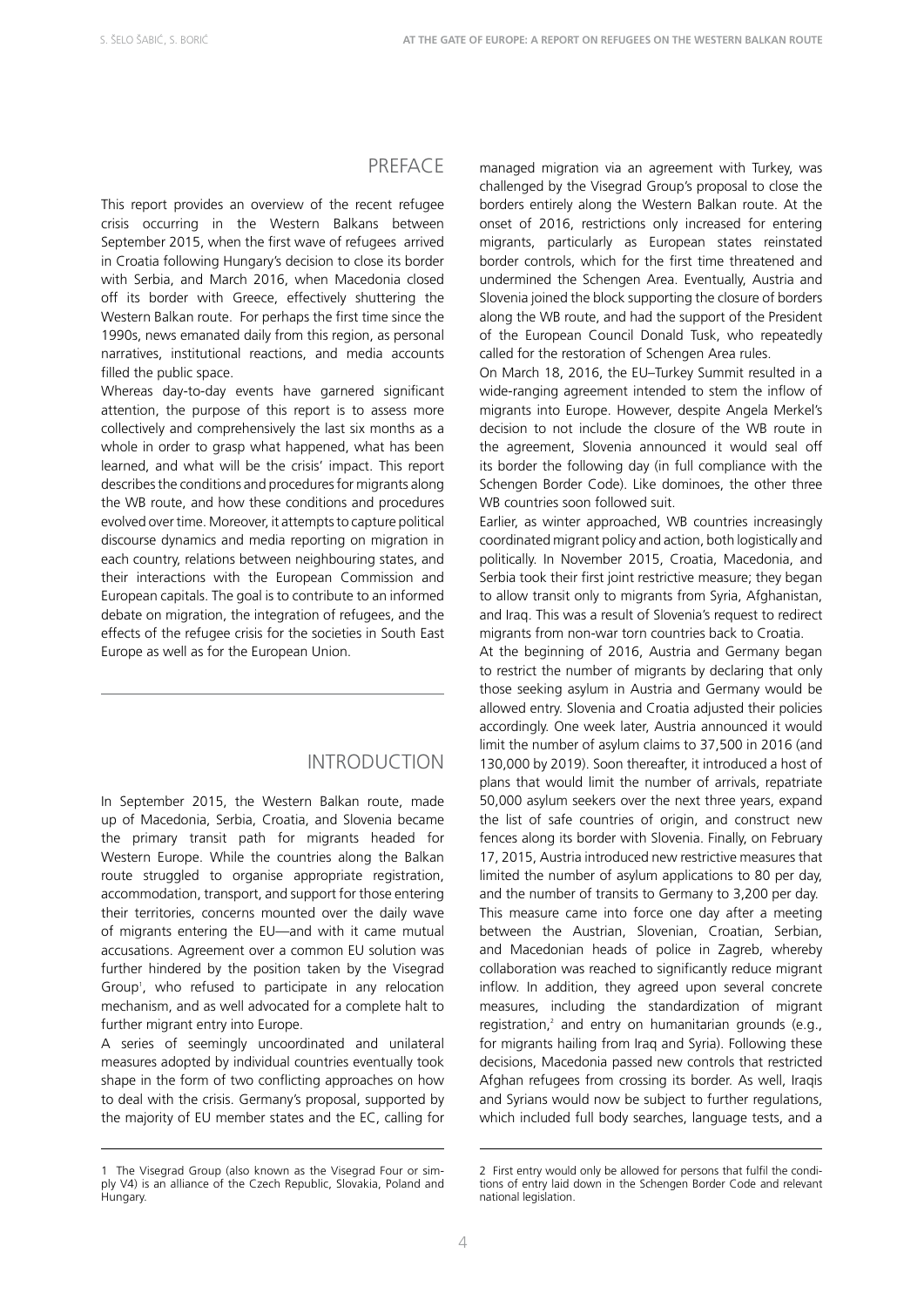thorough examination of all documentation.<sup>3</sup> Macedonia explained these heightened measures as a response to the decisions taken by countries further along the route.

The consistent inflow of migrants and increasing dissatisfaction among some EU member states over Greece's handling of the crisis, hastened calls to bolster security along the Macedonian-Greek border. Macedonia's decision to construct a second fence along the Greek border on February 8, 2016, was not only strongly supported by the Visegrad Group, but more broadly, signalled the group's willingness to support Macedonia during the crisis. The Visegrad Group had previously sent additional police units to Macedonia in December 2015. Likewise, Serbia did the same within the framework of the Convention on Police Cooperation in South East Europe. On February 9 and 22 respectively, Croatia and Austria sent additional police support to the Macedonian border. On February 24, Austria hosted a summit in Vienna for the ministers of foreign affairs and the interior of Austria, Slovenia, Croatia, and the Western Balkan Six<sup>4</sup>. The summit confirmed the previously agreed upon measures of the heads of police services, and called for common standards and the stricter application of entry criteria. The following day, EU interior ministers met in Brussels to discuss the crisis, at which point the EU Commissioner for migration warned that, "The EU has ten more days to reduce the number of migrants or else there is a risk the whole system will completely break down."5 The following day, Slovenia capped the number of migrants allowed to enter the country at 580. Croatia and Serbia adopted similar quotas. Over the next three days, however, only 220, 305, and 50 migrants entered Macedonia, respectively. These new entry restrictions quickly aggravated the already tense situation at the Greek-Macedonian border, which culminated in protests on February 29. Migrants stranded on the Greek side of the border broke the barricade and were quickly barraged with teargas by the Macedonian police. For the next two days, the border was closed entirely, giving impetus to the EU-Turkey summit, which effectively shut down the Western Balkan route.

# **THE FORMER YUGOSLAV REPUBLIC OF MACEDONIA**<sup>6</sup>



#### General information

The route from Greece to Western Europe originated in the town of Idomeni, which flanks Macedonia's<sup>7</sup> southern border. Upon successfully crossing the border, migrants were accepted in Macedonia at the Vinojug camp in Gevgelija. From there, they travelled north to Tabanovce, where they expected to cross into the Serbian border town, Miratovac.

In 2015 and early 2016, several hundred thousand migrants passed through Macedonia. Unfortunately, the exact number cannot be configured, as Macedonia only began registering migrants in June 2015. The UNHCR began monitoring Gevgelija on July 1, 2015, and has since estimated that 697,228 migrants transited through this location. According to the UN Resident Coordinator's office, an estimated 750,000 migrants entered the country in 2015.<sup>8</sup> Approximate daily arrivals ranged between 10,000 (October) $^{\circ}$  and 5,000 (November).<sup>10</sup>

<sup>3</sup> European Council on Refugees and Exiles. Western Balkans News Brief February 16-29, 2016. Available at: http://us1.campaign-archive2.com/?u=8e3ebd297b1510becc6d6d690&id=8fac50c411

<sup>4</sup> Refers to Albania, Bosnia and Herzegovina, Kosovo, Macedonia, Montenegro and Serbia.

<sup>5</sup> Reuters. The EU has 10 days to see progress on migrant crisis or Schengen unravels. February 2, 2016. Available at: [http://www.reuters.](http://www.reuters.com/article/us-europe-migrants-avramopoulos-idUSKCN0VY22T) [com/article/us-europe-migrants-avramopoulos-idUSKCN0VY22T](http://www.reuters.com/article/us-europe-migrants-avramopoulos-idUSKCN0VY22T)

<sup>6</sup> The official admission to the UN was made on the understanding that The former Yugoslav Republic of Macedonia was a provisional name for the country pending the final settlement of the name dispute, 8 April 1993, [http://www.un.org/documents/ga/res/47/](http://www.un.org/documents/ga/res/47/a47r225.htm) [a47r225.htm](http://www.un.org/documents/ga/res/47/a47r225.htm)

<sup>7</sup> In this report, we use the name Macedonia without any further inferring but noting that the three other countries analyzed in this report (and Austria, for example) recognize the Republic of Macedonia as the official name of the country.

<sup>8</sup> Refugee and migrant numbers and trends in FYROM, Serbia, and Croatia. Update from the UN Resident Coordinator's Office, Skopje. December 9, 2015

<sup>9</sup> Velina Lylianova. Briefing January 2016. European Parliamentary Research Service. PE 573.949

<sup>10</sup> UNHCR. Regional Refugee and Migrant Response Plan for Europe: Eastern Mediterranean and Western Balkans Route. January – December 2016, pg. 49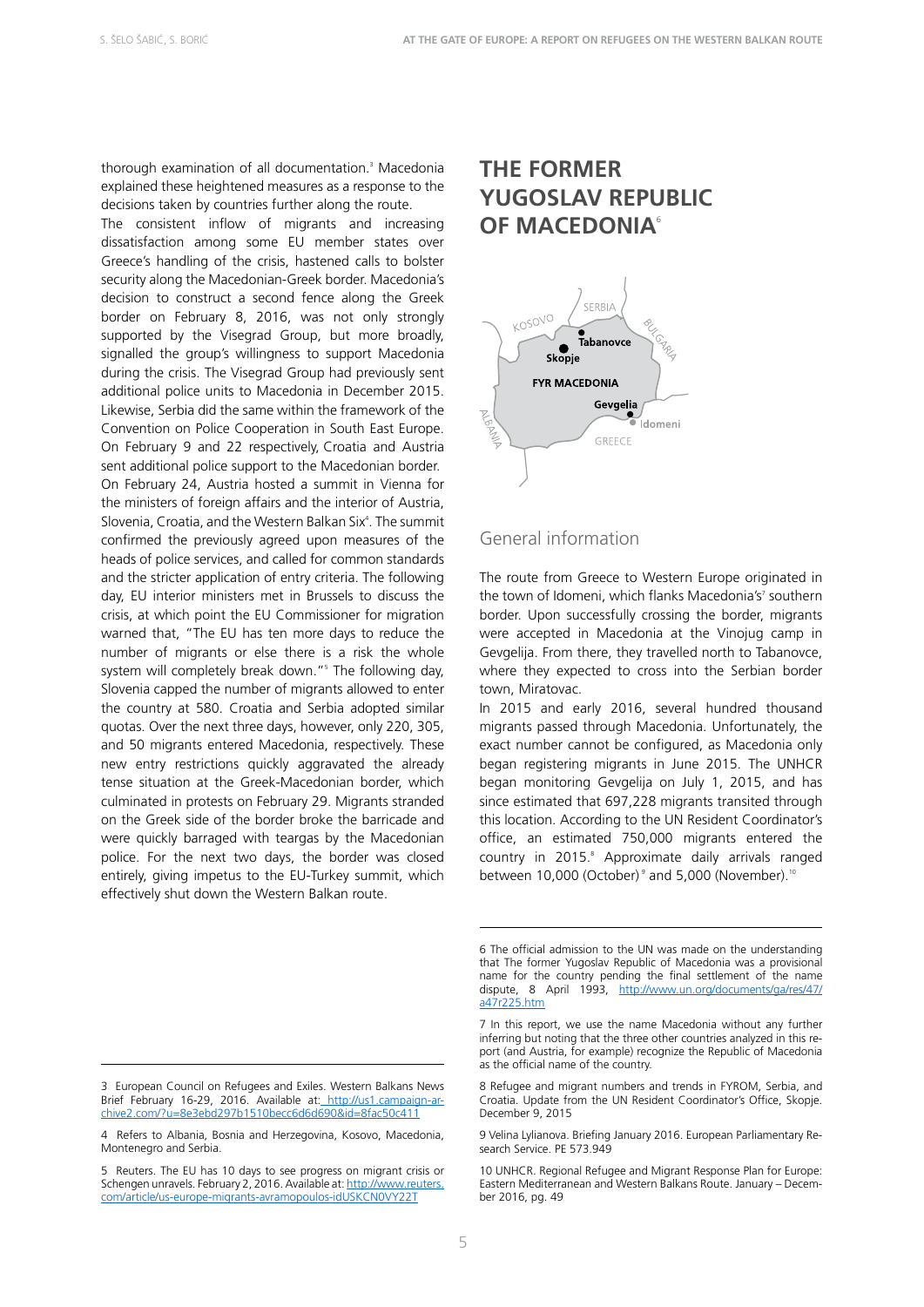#### Legislative framework

The foundation of Macedonia's asylum system is the Law on Asylum and Temporary Protection, which was substantially improved by amendments in 2012. Further, and in response to the immediate refugee crisis, the law was amended on June 16, 2015 to ease previously restrictive rules that had put migrants at risk of arbitrary detention and pushbacks at the border. Namely, migrants were now afforded the possibility to express an intention to submit an asylum application at the border, which allowed them to enter the country legally for a period up to 72-hours, before they were required to formally submit an application. In June 2015, the government initiated a procedure to draft a new asylum law that would conform to EU asylum instruments by 2016. Despite improvements in the legislative framework, the UNHCR conducted a review of Macedonia's asylum system in August 2015, and concluded that the country could not be recommended as a safe third country because of implementation difficulties.

#### Timeline

The migration crisis in Macedonia escalated dramatically in the spring of 2015, whereby Amnesty International documented the serious abuse of migrants at the hands of authorities. Moreover, at least thirty migrants died in early 2015 after being struck by trains while walking along railway lines (as illegals, migrants were not allowed to use public transportation<sup>11</sup>). On April 24, in a single incident, fourteen migrants were killed by a train, which hastened the need for the above-noted legislative amendments.<sup>12</sup> As migration pressures swelled, Macedonia declared a state of emergency on August 21 at its northern and southern borders; it deployed the army, who combatted migrants with teargas and deafening hand grenades. Macedonia had hoped that by calling on its armed forces, it would put pressure on Brussels to come to its aid,<sup>13</sup> with the understanding that European funds would surely cover the costs of the crisis.<sup>14</sup> In reality, however, Macedonia did not incur any substantial costs, as refugees by and large paid for their own transportation to the Serbian border,

once they were permitted to use public transportation. It should be noted that the price of this particular railway ticket rose from 7 to 25 EUR during these contentious months, allowing the Macedonian railway company to incur millions in profits.<sup>15</sup> Other businesses, including taxi and bus services, vendors, and shop keepers also profited.<sup>16</sup> What's more, non-governmental organizations primarily paid for the costs to run collection centres. Still, the general perception remains that migrants pose not only a security threat but as well present a huge financial liability to already strained economies.

The state of emergency was extended through September by virtue of a parliamentary vote in June 2016. According to the Ministry of the Interior, between June and August 2015, 52,757 persons were registered at the border. This was an exponential increase from the same period in 2014, whereby the number of registered persons was estimated at 1,750.<sup>17</sup> As thousands of new arrivals continued to arrive on Europe's door, Macedonia, following other countries along the Western Balkan route, introduced a nationality screening program on November 18, 2015. As noted above, only those hailing from Syria, Afghanistan, and Iraq were allowed to cross its border. On November 28, Macedonia began to erect a fence along its border with Greece in an attempt to limit the influx. On February 18, 2016 an agreement was reached between the heads of police services of the five countries along the route (Macedonia, Serbia, Croatia, Slovenia and Austria) to allow entry only on the basis of humanitarian grounds; this included a requirement to present a photo ID at the border. The new restrictions caused tremendous overcrowding along the Greek side of the border and led to several conflicts between migrants and the Macedonian police.

#### Registration

Macedonia started registering irregular migrants and displaced persons on June 19, 2015. At first, police were able to register only one-third to one-half of all arriving migrants; however, in December 2015, the system became fully functional and all those entering have since

<sup>11</sup> Francesca Rolandi. Macedonia, the Refugee Emergency. Osservatorio Balcani e Caucaso. 23 September 2015. Available at: [http://www.](http://www.balcanicaucaso.org/eng/Regions-and-countries/Macedonia/Macedonia-the-Refugee-Emergency-164182) [balcanicaucaso.org/eng/Regions-and-countries/Macedonia/Macedo](http://www.balcanicaucaso.org/eng/Regions-and-countries/Macedonia/Macedonia-the-Refugee-Emergency-164182)[nia-the-Refugee-Emergency-164182](http://www.balcanicaucaso.org/eng/Regions-and-countries/Macedonia/Macedonia-the-Refugee-Emergency-164182)

<sup>12</sup> Zoran Arbutina. Death along the Balkan route. 30 April 2015. Available at: [http://www.dw.com/en/death-along-the-balkan](http://www.dw.com/en/death-along-the-balkan-route/a-18421868)[route/a-18421868](http://www.dw.com/en/death-along-the-balkan-route/a-18421868) 

<sup>13</sup> Zoran Jordanovski. Humanitarna tragedija u Makedoniji. Deutsche Welle. August 21, 2015. Available at: http://www.dw.com/hr/komentar-humanitarna-tragedija-u-makedoniji/a-18664679

<sup>14</sup> Macedonian President Ivanov explained that Macedonia is not a member of the EU, Schengen, or NATO, but still is forced to protect the EU from an EU member state (Greece), which is not doing its share of work. [http://www.blic.rs/vesti/svet/ivanov-makedonija-placa](http://www.blic.rs/vesti/svet/ivanov-makedonija-placa-greske-evropske-unije/g4df3pe)[greske-evropske-unije/g4df3pe](http://www.blic.rs/vesti/svet/ivanov-makedonija-placa-greske-evropske-unije/g4df3pe)

<sup>15</sup> During the summer and fall 2015, Macedonian railways were earning approximately 100,000 EUR daily for the transportation of refugees. [http://www.b92.net/biz/vesti/svet.](http://www.b92.net/biz/vesti/svet.php?yyyy=2016&mm=02&dd=18&nav_id=1098256) [php?yyyy=2016&mm=02&dd=18&nav\\_id=1098256](http://www.b92.net/biz/vesti/svet.php?yyyy=2016&mm=02&dd=18&nav_id=1098256)

<sup>16</sup> In February 2016, Macedonian taxi drivers staged a five-day blockade of the railway transportation services, demanding their regular share of the transportation business. The blockade stopped only after an agreement with the government was reached. [http://www.rts.rs/](http://www.rts.rs/page/stories/sr/story/11/Region/2197111/Taksisti+u+Makedoniji+okon%C4%8Dali+%C5%A1trajk,+slobodan+prolaz+za+izbeglice.html) [page/stories/sr/story/11/Region/2197111/Taksisti+u+Makedoniji+oko](http://www.rts.rs/page/stories/sr/story/11/Region/2197111/Taksisti+u+Makedoniji+okon%C4%8Dali+%C5%A1trajk,+slobodan+prolaz+za+izbeglice.html) [n%C4%8Dali+%C5%A1trajk,+slobodan+prolaz+za+izbeglice.html](http://www.rts.rs/page/stories/sr/story/11/Region/2197111/Taksisti+u+Makedoniji+okon%C4%8Dali+%C5%A1trajk,+slobodan+prolaz+za+izbeglice.html) 

<sup>17</sup> IOM Emergency Response Plan for Serbia and the Former Yugoslav Republic of Macedonia. September – December 2015. pg. 1 Available at: [https://www.iom.int/sites/default/files/country\\_appeal/file/IOM-](https://www.iom.int/sites/default/files/country_appeal/file/IOM-European-Migration-Crisis-WB-Response-Plan-Appeal.pdf)[European-Migration-Crisis-WB-Response-Plan-Appeal.pdf](https://www.iom.int/sites/default/files/country_appeal/file/IOM-European-Migration-Crisis-WB-Response-Plan-Appeal.pdf)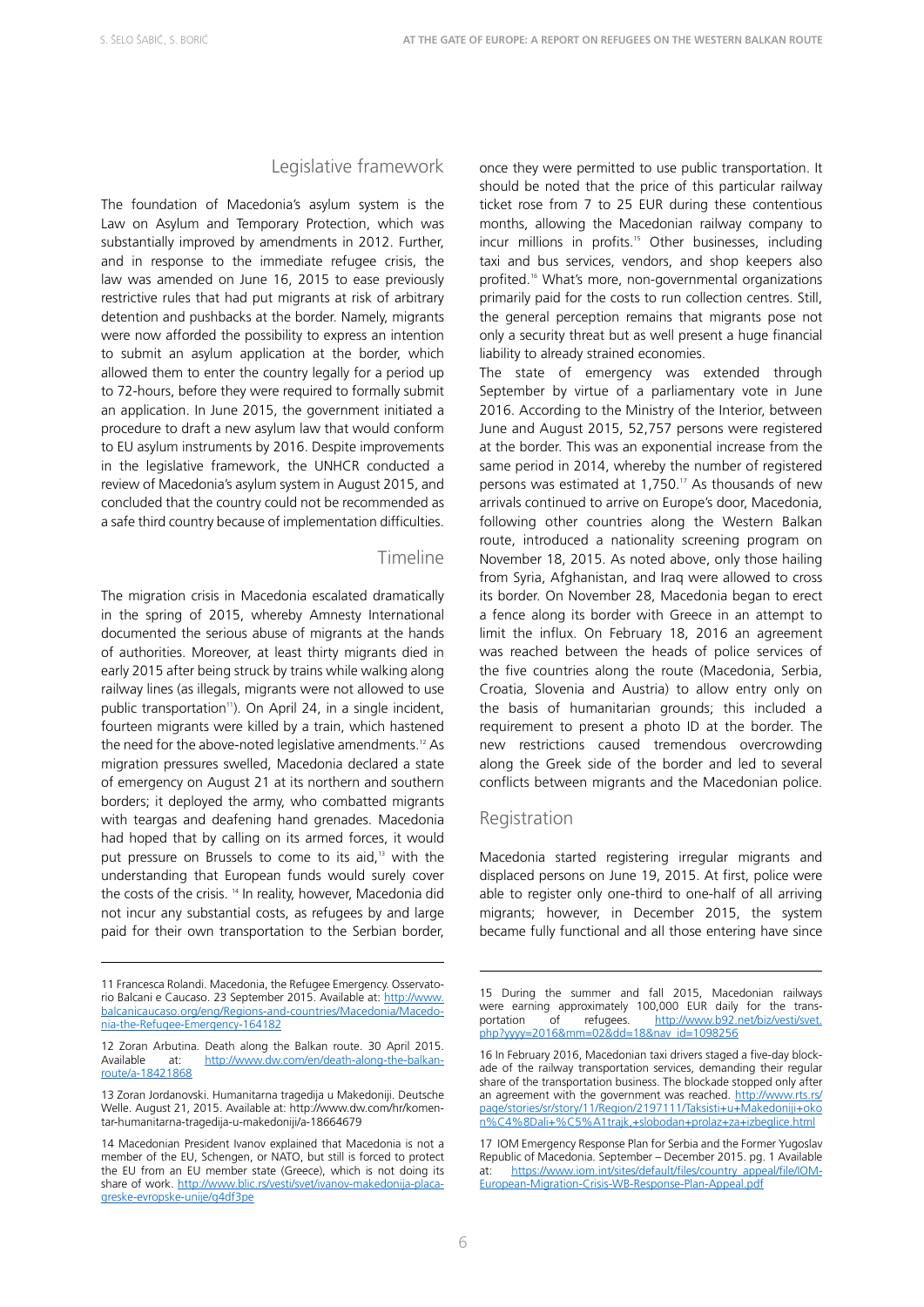been registered.<sup>18</sup> Registration was done at the entry camp in Gevgelija, where shelter and basic humanitarian support was provided. The total number of police registrations between June 19 and December 7, 2015 was 317,507. As noted above, the amendment to the Law on Asylum technically meant that those who register are in fact expressing their intention to seek asylum in Macedonia. However, out of the 317,507 registrations, a mere 83 formal applications were submitted. Thus, Macedonia was and has been purely a transit country; all those entering were leaving just as quickly.

#### Accommodation

The camp at Gevgelija can host up to 1,920 people at any single moment, or 596 persons for a 24-hour stay. With the number of shelters that have been pledged, this number should increase to 812. The camp has places to rest, toilets, and water taps. Food is provided regularly by humanitarian organizations, while the Red Cross administers first aid.19

The Vinojug temporary centre in Gevgelija is equipped with services that include: access to information (Wi-Fi, information boards, feedback boxes and a loudspeaker system); protection services (legal counselling and information, child friendly spaces, psychosocial support and family reunification services); medical services (first aid and primary healthcare, a mobile van with gynaecological services, ambulance transport to nearby hospitals); material assistance (food and other items such as blankets, sleeping bags, winter clothes and dignity kits); WASH facilities (hot showers, toilets separated by gender, as well as those adjusted for people with disabilities and babybathing facilities). All of these services are provided at no cost to the refugees.<sup>20</sup>

The camp at Tabanovce has a maximum capacity of 991 people in transit, or 356 people if sheltered for a 24-hour period (with pledged shelters, the number should increase to 510). It is equipped with similar services to those offered in Vinojug. In sum, the country is currently not prepared to accommodate people for longer periods. After the closure of the Western Balkan route, 1,171 persons were still stranded in Macedonia.<sup>2</sup>

#### The migration route

The route from Greece's Idomeni transit centre to the Serbian border may be described as follows: Migrants walk from Idomeni to cross into Macedonia, where they eventually reach the Vinojug transit centre in Gevgelija. The distance is less than 1 kilometre. In Gevgelija, migrants wait for up to five hours for transportation to Tabanovce. Transportation to Tabanovce is organized by either train (4-5 hours), bus (3 hours) or taxi (2.5 hours). Trains can accommodate up to 400 persons. The price of transport is 25 EUR for all three modes of transportation. For children under ten, the train is free, while bus and taxi services offer half-price for children under seven. At Tabanovce, migrants usually stay a couple of hours before they continue their journey. Migrants of nationalities prohibited to cross the border usually remain in the centre for a period of 2-3 days. Migrants then walk two kilometres to Miratovac, which takes approximately 40 minutes along a muddy path with two streams and no bridges<sup>22</sup> (for vulnerable groups, transportation is provided between both countries)<sup>23</sup>

#### Political discourse

In light of Macedonia's political turmoil not associated with the migrant crisis, this particular issue did not register high on the daily agenda for politicians and, consequently, the media. In general, the VMRO-DMPNE government's response to the refugee crisis could be characterised as indifferent, if not openly hostile.

The primary political crisis in Macedonia, ongoing for several years, culminated in the spring of 2015 upon the release of wiretaps by the opposition party, which incriminated government officials of serious breach of law within a number of corruption scandals. The political situation further deteriorated in May 2015, when an Albanian militia, in an vague incident, infiltrated the town of Kumanovo allegedly to carry out terrorist attacks. Massive anti-government protests took place shortly thereafter.

The growing instability in Macedonia mobilized the EU to mediate an agreement between the government and the opposition. Over the summer, EU Commissioner Johannes Hahn, US Deputy Secretary of State Victoria Nuland, and other European officials travelled to Skopje to negotiate peace between the two camps. An agreement, reached in September 2015, called for the election of a special

<sup>18</sup> At that time, more than half of all migrants were women and children. Refugee and migrant numbers and trends in FYROM, Serbia, and Croatia. Update from the UN Resident Coordinator's Office, Skopje. 9 December 2015

<sup>19</sup> Welcome 2 Europe, Available at: [http://w2eu.info/macedonia.en/](http://w2eu.info/macedonia.en/articles/macedonia-living.en.html) [articles/macedonia-living.en.html](http://w2eu.info/macedonia.en/articles/macedonia-living.en.html)

<sup>20</sup> UNHCR. Regional Refugee and Migrant Response Plan for Europe: Eastern Mediterranean and Western Balkans Route. January – December 2016, pg. 49

<sup>21</sup> IOM Weekly Flows Compilation Report No. 10 Available at: [http://](http://doe.iom.int/docs/Weekly%20Flows%20Combilation%20No%2010%2017%20Mar%20Final.pdf) [doe.iom.int/docs/Weekly%20Flows%20Combilation%20No%20](http://doe.iom.int/docs/Weekly%20Flows%20Combilation%20No%2010%2017%20Mar%20Final.pdf) [10%2017%20Mar%20Final.pdf](http://doe.iom.int/docs/Weekly%20Flows%20Combilation%20No%2010%2017%20Mar%20Final.pdf)

<sup>22</sup> In March 2016, Macedonia began erecting a three-meter tall fence secured with barbed wire in the Tabanovce camp where, at the time, around 1,300 migrants remained stranded.

<sup>23</sup> IOM Weekly Flows Compilation Report No. 4. Available at: [http://](http://doe.iom.int/docs/WEEKLY%20Flows%20Compilation%20No4%204%20Feb%202016.pdf) [doe.iom.int/docs/WEEKLY%20Flows%20Compilation%20No4%20](http://doe.iom.int/docs/WEEKLY%20Flows%20Compilation%20No4%204%20Feb%202016.pdf) [4%20Feb%202016.pdf](http://doe.iom.int/docs/WEEKLY%20Flows%20Compilation%20No4%204%20Feb%202016.pdf)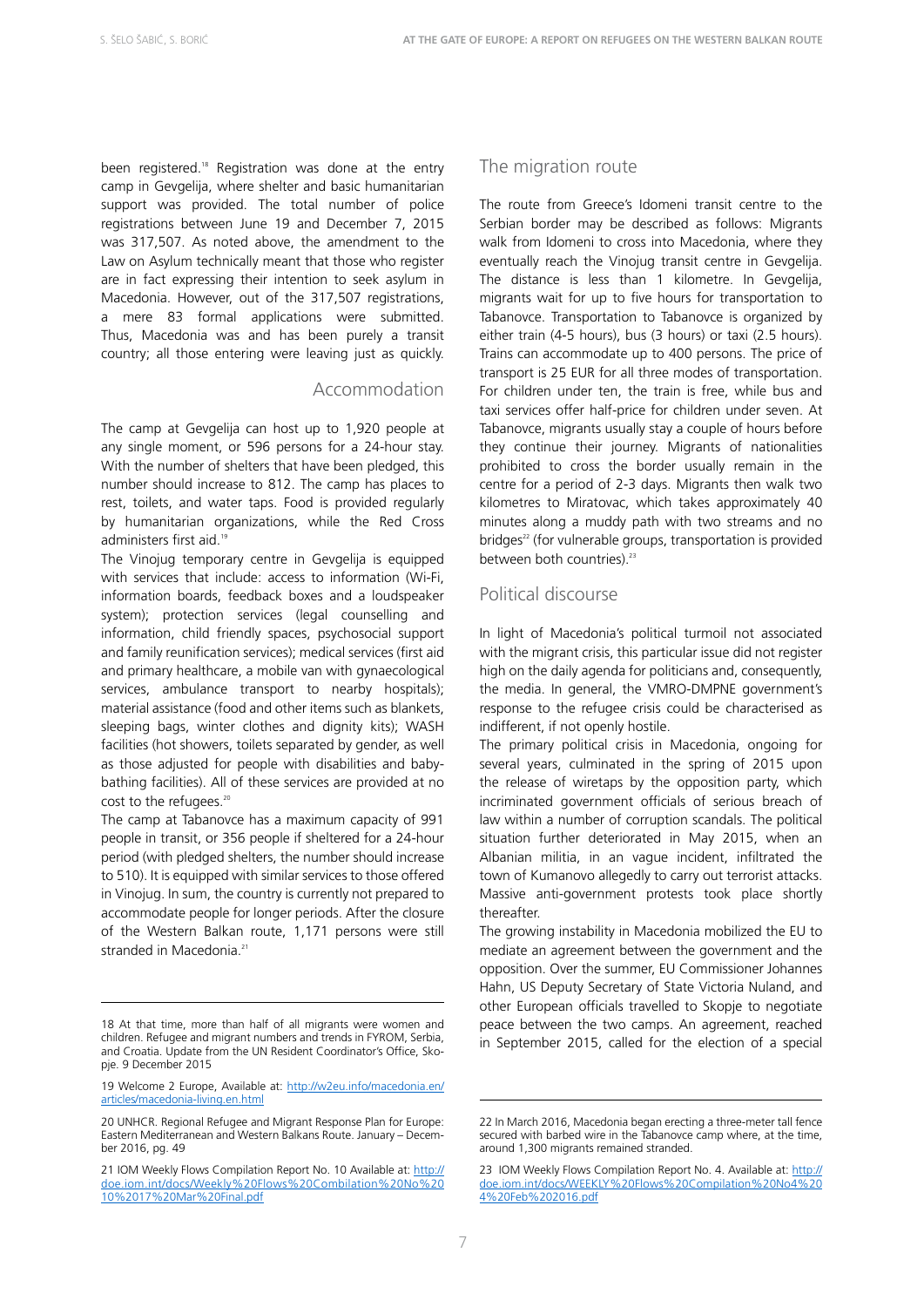prosecutor to investigate illegal surveillance claims, the resignation of Prime Minister Nikola Gruevski in January 2016, and new elections in the spring of 2016. After initial setbacks, the special prosecutor and her team have finally commenced their investigation, and the prime minister resigned on January 15, 2016. However, because of ongoing problems with media freedom, voter lists and other issues, the date for a new election was delayed until June 2016.

As noted above, the refugee crisis garnered little attention, with the exception of Macedonia's decision to close its borders in August 2015, and again in March 2016, when clashes broke out between refugees and border guards.

The fact that Macedonia was the entry point to the Western Balkan route, politicians outspoken about slowing down the flow of migrants or closing the border entirely, were able to popularly distinguish themselves. As such, the operational capacity of the Macedonian government to control the border and act effectively upon brokered agreements with international bodies added to the legitimacy of the Gruevski government. While the refugee crisis did not assuage domestic political debate in Macedonia, it did provide the current government the possibility to score a few additional supporters among its public and abroad, despite criticism of its actions.<sup>24</sup>

#### Media

In general, the Macedonian media, reflecting the government and public's relatively negative view of the migrants, was not empathetic to their cause. Balanced coverage was haphazard at best, particularly as primary focus was allotted to security concerns, e.g., the sheer numbers of daily arrivals, speculation as to their fate should Germany and Austria close their borders, and the fear of possible terrorists using the refugee crisis to enter Europe. As well, the media openly questioned why Macedonia should play the part of constructive European partner within the refugee crisis given the fact that the EU has for years—blocked Macedonia's accession attempts.25 In sum, however, such stories were largely drowned out by the media's daily coverage of inter-party bickering, and the international community's attempts to mediate Macedonia's domestic crisis.

#### Civil society

Local NGOs like the Red Cross, El-Hilal, Legis, Nun, and the Civic Initiative were among the first to address the plight of refugees passing through Macedonia on their way to the EU. They were stationed at the border with Greece and Serbia, and provided immediate assistance. Social media attention centred on a Facebook group called, "Help the migrants in Macedonia." Citizens donated food, clothing and other necessities. Religious organizations, including the Orthodox Church, the Islamic Community, the Catholic and Protestant churches, also joined the effort. Local businesses provided donations, as well as the ICRC, and the UNHCR. Despite this good will, however, the fear remains that if high numbers of refugees continued to arrive, or if they were forced to stay in Macedonia, compassion would turn sour.<sup>26</sup>

<sup>24</sup> Florian Bieber. Gruevski Does Not Deserve Any More Chances. Balkan Insight. June 23, 2015. Available at: [http://www.balkaninsight.](http://www.balkaninsight.com/en/blog/gruevski-does-not-deserve-any-more-chances) [com/en/blog/gruevski-does-not-deserve-any-more-chances](http://www.balkaninsight.com/en/blog/gruevski-does-not-deserve-any-more-chances)

<sup>25</sup> Gjorge Ivanov, President of Macedonia. Macedonia is defending Europe from itself. Comment, The Telegraph. March 6, 2016. Available at: [http://www.telegraph.co.uk/news/worldnews/europe/mace](http://www.telegraph.co.uk/news/worldnews/europe/macedonia/12185464/Macedonia-is-defending-Europe-from-itself.html)[donia/12185464/Macedonia-is-defending-Europe-from-itself.html](http://www.telegraph.co.uk/news/worldnews/europe/macedonia/12185464/Macedonia-is-defending-Europe-from-itself.html)

<sup>26</sup> Sveto Toevski. Humanitarna kriza u Makedoniji. Deutsche Welle. August 22, 2015. Available at: [http://www.dw.com/hr/humanitarna](http://www.dw.com/hr/humanitarna-kriza-u-makedoniji/a-18665534)[kriza-u-makedoniji/a-18665534](http://www.dw.com/hr/humanitarna-kriza-u-makedoniji/a-18665534)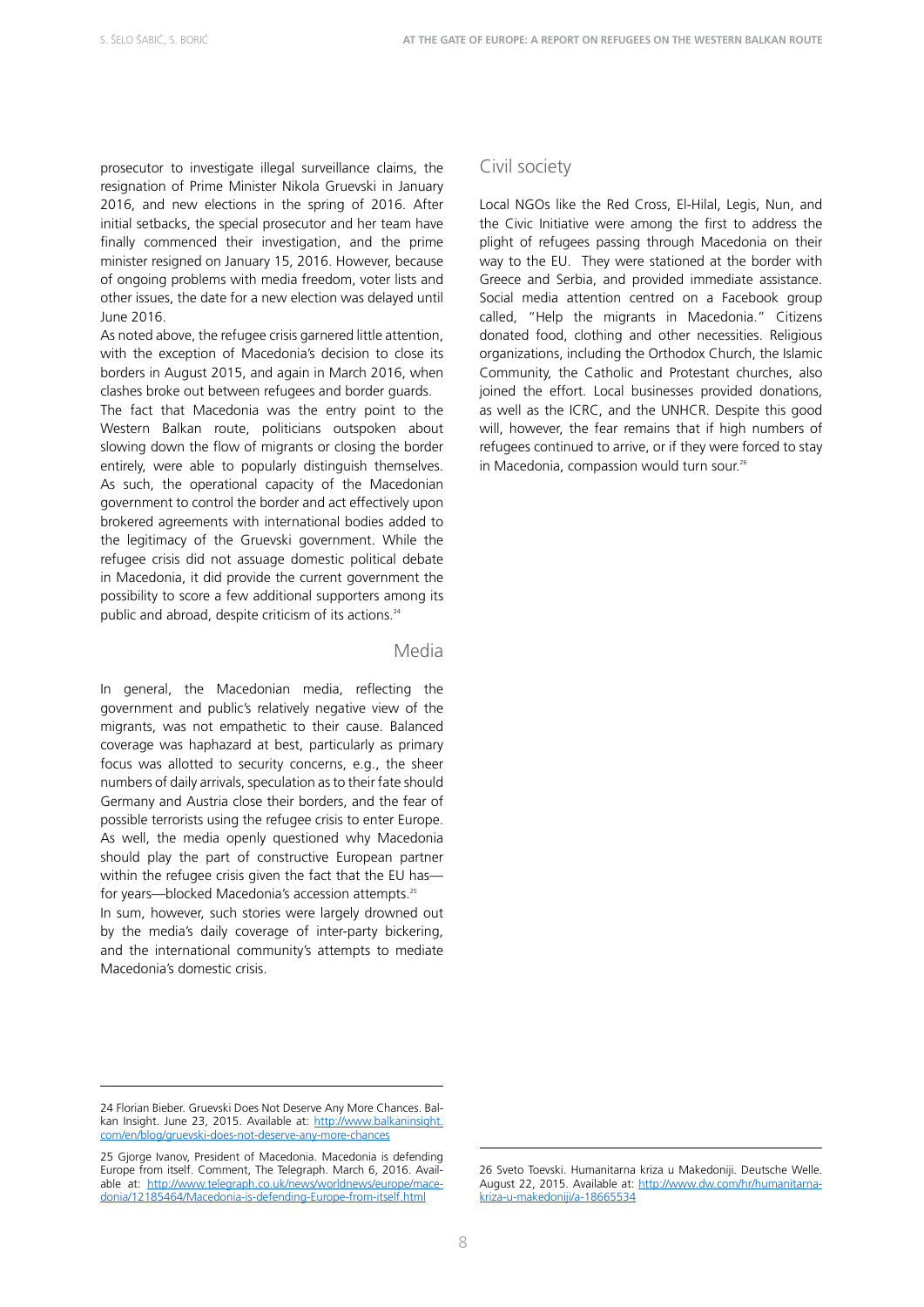

#### General information

Like Macedonia, the exact number of transits through Serbia varies. While the European Parliament estimated some 596,000 entries in 2015, $^{27}$  the UNHCR counted 815,000.<sup>28</sup> According to the IOM, a total of 639,152 migrants transited through the country, beginning in early 2015 until February 2016.<sup>29</sup> In October and November 2015, Serbia averaged 6,500 daily entries.<sup>30</sup> Between January 1 and March 3, 2016, 89,180 transited through the country.<sup>31</sup>

#### Legislative framework

The relevant legislation in Serbia concerning refugees consists of the 2008 Laws on Asylum, Foreigners, and State Border Protection, the 2012 Law on Migration Management, and the 2014 Law on the Employment of Foreigners. As part of Serbia's framework for EU accession, asylum legislation has been identified as partially compliant with the EU acquis. In 2013, the Ministry of Interior initiated the formulation of a draft proposal for a new asylum law. Its adoption is expected in the first half of 2016.<sup>32</sup> However, the UNHCR still does not recommend Serbia to be considered a safe third country.<sup>33</sup>

The 2008 Law on Asylum allows refugees to express their intent to apply for asylum, either at the border, or once inside Serbian territory. This affords them the right to stay legally in the country for a limited time period. The expression of intent is linked to the expectation that an asylum application will be submitted. Similar to Macedonia, few migrants actually followed through with a request for asylum. Of those who did submit the application, most left before a decision was rendered.

Since the border closed, however, the number of asylum applications has increased, totalling 693 in March 2016 (there were 19 applications on March 30 alone). The estimated number of refugees in Serbia during this month was 1.700.<sup>34</sup>

#### Timeline

In May 2015, Serbia began to see an increasing number of migrants transiting through its territory. The initial route was the logical next stop after Greece and Macedonia; migrants would enter Serbia and continue their journey north towards the Schengen Area, i.e., Hungary. However, in July 2015, Hungary initiated construction of a fence along its border with Serbia, and as well introduced stricter criminal penalties for illegal border crossings. Over the summer, several incidents were reported at the border area between migrants and the Hungarian police. In one instance, police forces used teargas and water cannons against migrants despite the fact that they were on the Serbian side of the border, causing tensions to escalate between the two countries. The fence was completed on September 15, at which point the migration route was redirected from Hungary to Croatia. At the end of February 2016, with increased turmoil along the WB borders, Serbia called for all security forces to be on high alert, including its army. If the situation required, the Council for National Security, alongside the President of the Republic, would decide on whether to deploy the army. The Minister of Justice stated that all security forces were responsible for the protection of state borders.<sup>35</sup>

<sup>27</sup> Velina Lylianova. Briefing January 2016. European Parliamentary Research Service. PE 573.949.

<sup>28</sup> UNHCR. Regional Refugee and Migrant Response Plan for Europe: Eastern Mediterranean and Western Balkans Route. January – December 2016.

<sup>29</sup> IOM Weekly Flows Compilation Report No. 4. Available at: [http://](http://doe.iom.int/docs/WEEKLY%20Flows%20Compilation%20No4%204%20Feb%202016.pdf) [doe.iom.int/docs/WEEKLY%20Flows%20Compilation%20No4%20](http://doe.iom.int/docs/WEEKLY%20Flows%20Compilation%20No4%204%20Feb%202016.pdf) [4%20Feb%202016.pdf](http://doe.iom.int/docs/WEEKLY%20Flows%20Compilation%20No4%204%20Feb%202016.pdf)

<sup>30</sup> UNHCR. Regional Refugee and Migrant Response Plan for Europe: Eastern Mediterranean and Western Balkans Route. January – December 2016

<sup>31</sup> IOM Weekly Flows Compilation Report No. 8. Available at: [http://](http://doe.iom.int/docs/WEEKLY%20Flows%20Compilation%20No8%2003%20Mar%202016.pdf) [doe.iom.int/docs/WEEKLY%20Flows%20Compilation%20No8%20](http://doe.iom.int/docs/WEEKLY%20Flows%20Compilation%20No8%2003%20Mar%202016.pdf) [03%20Mar%202016.pdf](http://doe.iom.int/docs/WEEKLY%20Flows%20Compilation%20No8%2003%20Mar%202016.pdf) Accessed on: 30.3.2016.

<sup>32</sup> Velina Lylianova. Briefing January 2016. European Parliamentary Research Service. PE 573.949

<sup>33</sup> Observation on the Situation of the Protection of Asylum Seekers and Beneficiaries of International Protection in Serbia. UNHCR. August 2012. Available at: [http://www.unhcr.rs/media/UNHCRSerbia-](http://www.unhcr.rs/media/UNHCRSerbiaCountryofAsylumScreen.pdf)[CountryofAsylumScreen.pdf](http://www.unhcr.rs/media/UNHCRSerbiaCountryofAsylumScreen.pdf) 

<sup>34</sup> UNHCR. Serbia Daily Update. March 30, 2016. Available at: [http://](http://reliefweb.int/sites/reliefweb.int/files/resources/UNHCRSerbiaDailyUpdate30March2016.pdf) [reliefweb.int/sites/reliefweb.int/files/resources/UNHCRSerbiaDailyUp](http://reliefweb.int/sites/reliefweb.int/files/resources/UNHCRSerbiaDailyUpdate30March2016.pdf)[date30March2016.pdf](http://reliefweb.int/sites/reliefweb.int/files/resources/UNHCRSerbiaDailyUpdate30March2016.pdf)

<sup>35</sup> Kurir. Pripravnost na granicama: Srbija šalje vojsku na migrante. February 25, 2016. Available at: [http://www.kurir.rs/vesti/drustvo/](http://www.kurir.rs/vesti/drustvo/pripravnost-na-granicama-srbija-salje-vojsku-na-migrante-clanak-2149007) [pripravnost-na-granicama-srbija-salje-vojsku-na-migrante-cla](http://www.kurir.rs/vesti/drustvo/pripravnost-na-granicama-srbija-salje-vojsku-na-migrante-clanak-2149007)[nak-2149007](http://www.kurir.rs/vesti/drustvo/pripravnost-na-granicama-srbija-salje-vojsku-na-migrante-clanak-2149007)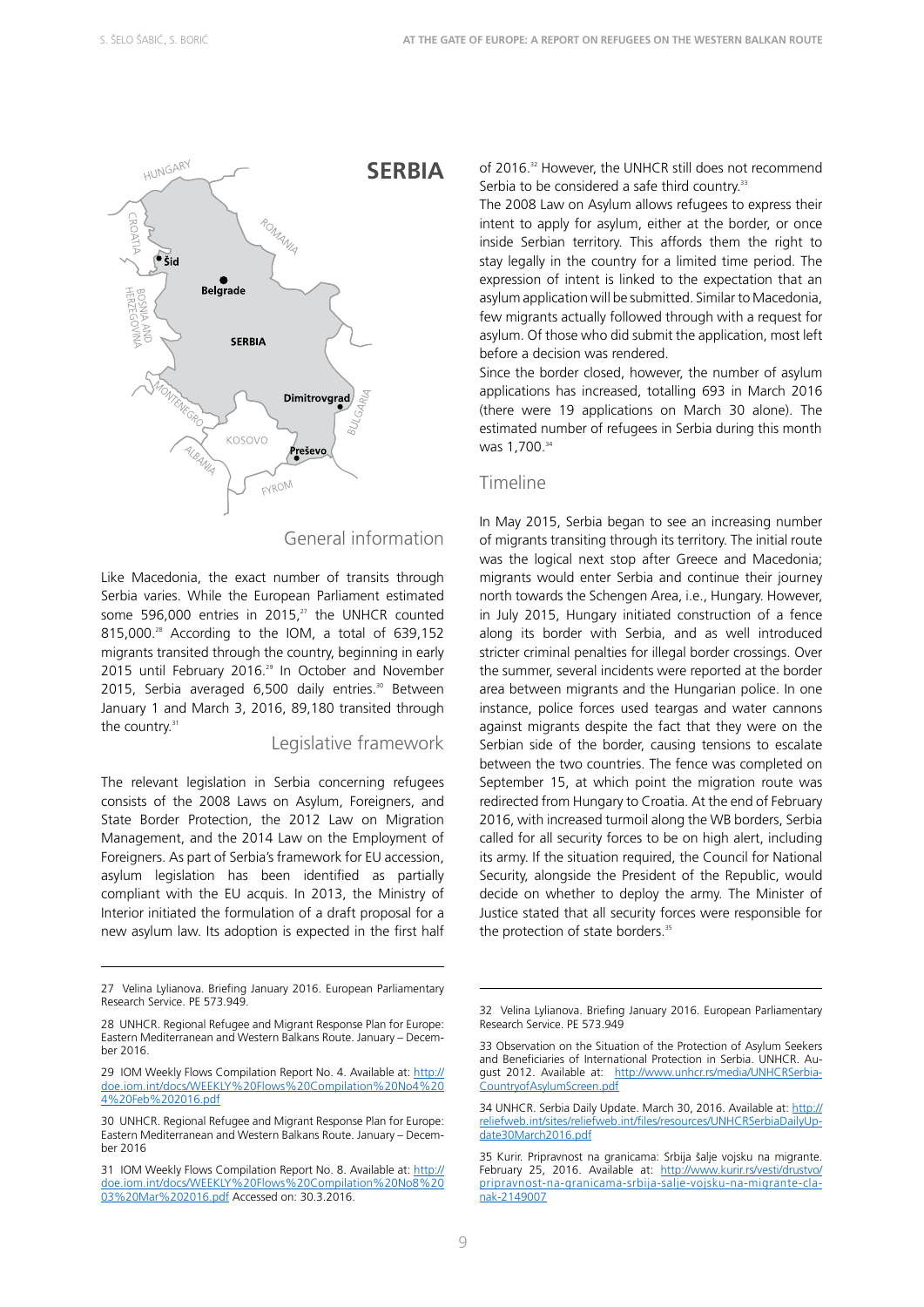#### Registration

Refugee registrations were handled at the Preševo centre near the Macedonian border, where a number of problems were reported. In one example, the European Council on Refugees and Exiles reported that between September 30 and October 1, 2,600 migrants were registered in Preševo, despite the fact that 5,000 had actually arrived in the town on these days. They reported that the gap remained despite improved registration capacities.<sup>36</sup> In should be noted that over time, registration capacities improved, and as many as 8,000 refugees could be registered in a single day.<sup>37</sup>

#### Accommodation

There are six operating centres in Serbia that can accommodate migrants during transit. The Miratovac transit entry point is located at the border with Macedonia, and can host between 300 and 500 people. The one-stop registration centre in Preševo is located approximately thirteen kilometres from the Macedonian border, and can accommodate up to 1,500 persons. In contrast, the Dimitrovgrad registration centre near the Bulgarian border has a maximum capacity of 140 persons. There are three more centres at the Croatian border: the onestop centre at Šid Point (800 persons), the Principovac Transit Reception Center (250-300 persons), and the onestop centre Adaševci (500 persons).<sup>38</sup> Serbia can currently provide temporary accommodations for 3,000-6,000 persons.39 According to the Serbian Minister of Labour and Social Policy, Serbia did not prepare hosting migrants for longer periods of stay in the country.<sup>40</sup>

#### The migration route

As noted above, migrants typically crossed into Serbia between Tabanovce (Macedonia) and Miratovac (Serbia). There are two other entry points at the border with Bulgaria: Dimirovgrad and Zaječar (whereupon they travel to Belgrade). From Miratovac, migrants were directed to Preševo, either by foot, minivan, or bus, which takes

between 15 and 30 minutes. From Preševo, they could go either to Belgrade or to the town of Šid along the Croatian border. Migrants travelling to Belgrade arrived either by train (11 hours/10 EUR) or by bus (5 hours/25 EUR). From Preševo to Šid, they could take a 12-hour train ride for 12 EUR, or a 6-hour bus ride for 20–30 EUR. However, only those registered could take the bus to Šid. For those awaiting registration, illegal taxis offered their services at a rate of 1,000 EUR.<sup>41</sup> Once they arrived in Šid, a free train transport was organized to take them to the reception centre in Slavonski Brod, Croatia. In Šid, both Serbian and Croatian police units conducted separate screening processes; those who passed both were allowed to board the train to Slavonski Brod.<sup>42</sup> Before this transport was organized on November 3, 2015, migrants crossed the border on foot at the Berkasovo/Bapska border crossing.

#### Political discourse

Among all the Western Balkan countries assessed in this report, the Serbian government has offered the most positive rhetoric towards the refugees. Refugee discourse centred on concepts like empathy, human solidarity, shared experience from the wars in the former Yugoslavia, and the responsibility functioning states and mature societies must assume. However, there was also a clear message that Serbia would not accept any burden alone; there were continued calls for a joint European solution.<sup>43</sup> One other issue may have also contributed to the overall amiability of the Serbian government to the refugee crisis. Serbia was named a candidate for EU membership in 2012, and negotiations, beginning in 2013, are ongoing. The first Serbia-EU intergovernmental conference was held in January 2014. Yet, as the opening of the first EU chapters was occurring at the time of the refugee crisis, Serbia, showing an aura of enlightened and legitimate selfinterest, smartly adopted a constructive and sophisticated approach.<sup>44</sup>

Early elections in Serbia were set for April 2016, and with the closure of the Western Balkan route, the migration issue has fallen from atop the political agenda.

<sup>36</sup> European Council on Refugees and Exiles, Western Balkans News Brief: September 28 – October 2. Available at: [http://ecre.org/compo](http://ecre.org/component/downloads/downloads/1049.html)[nent/downloads/downloads/1049.html](http://ecre.org/component/downloads/downloads/1049.html)

<sup>37</sup> UNHCR. Regional Refugee and Migrant Response Plan for Europe: Eastern Mediterranean and Western Balkans Route. January – December 2016

<sup>38</sup> IOM Weekly Flows Compilation Report No. 4. Available at: [http://](http://doe.iom.int/docs/WEEKLY%20Flows%20Compilation%20No4%204%20Feb%202016.pdf) [doe.iom.int/docs/WEEKLY%20Flows%20Compilation%20No4%20](http://doe.iom.int/docs/WEEKLY%20Flows%20Compilation%20No4%204%20Feb%202016.pdf) [4%20Feb%202016.pdf](http://doe.iom.int/docs/WEEKLY%20Flows%20Compilation%20No4%204%20Feb%202016.pdf)

<sup>39</sup> UNHCR. The Balkan Migrant Crisis: an Introduction, pg. 6 Available at: <http://data.unhcr.org/mediterranean/download.php?id=510>

<sup>40</sup> [http://www.nacional.hr/novi-podaci-povecava-se-broj-migranata](http://www.nacional.hr/novi-podaci-povecava-se-broj-migranata-na-sjeveru-vojvodine/)[na-sjeveru-vojvodine/](http://www.nacional.hr/novi-podaci-povecava-se-broj-migranata-na-sjeveru-vojvodine/)

<sup>41</sup>European Council on Refugees and Exiles, Western Balkans News Brief: September 28 – October 2. Available at: [http://ecre.org/compo](http://ecre.org/component/downloads/downloads/1049.html)[nent/downloads/downloads/1049.html](http://ecre.org/component/downloads/downloads/1049.html)

<sup>42</sup> UNHCR Croatia. Interview. March 2016.

<sup>43</sup> Serbian PM Vučić explained that Serbia would not become a hotspot for migrants, but would treat humanely those who happened to be unable to leave Serbian territory after the WB route was closed, March 9, 2016, [http://www.blic.rs/vesti/politika/zatvaranje-balkanske](http://www.blic.rs/vesti/politika/zatvaranje-balkanske-rute-vucic-srbija-nece-biti-parking-za-migrante/j7hkxkl)[rute-vucic-srbija-nece-biti-parking-za-migrante/j7hkxkl](http://www.blic.rs/vesti/politika/zatvaranje-balkanske-rute-vucic-srbija-nece-biti-parking-za-migrante/j7hkxkl)

<sup>44</sup> Serbia opened the first two chapters – 32 and 35 – on December 14, 2015.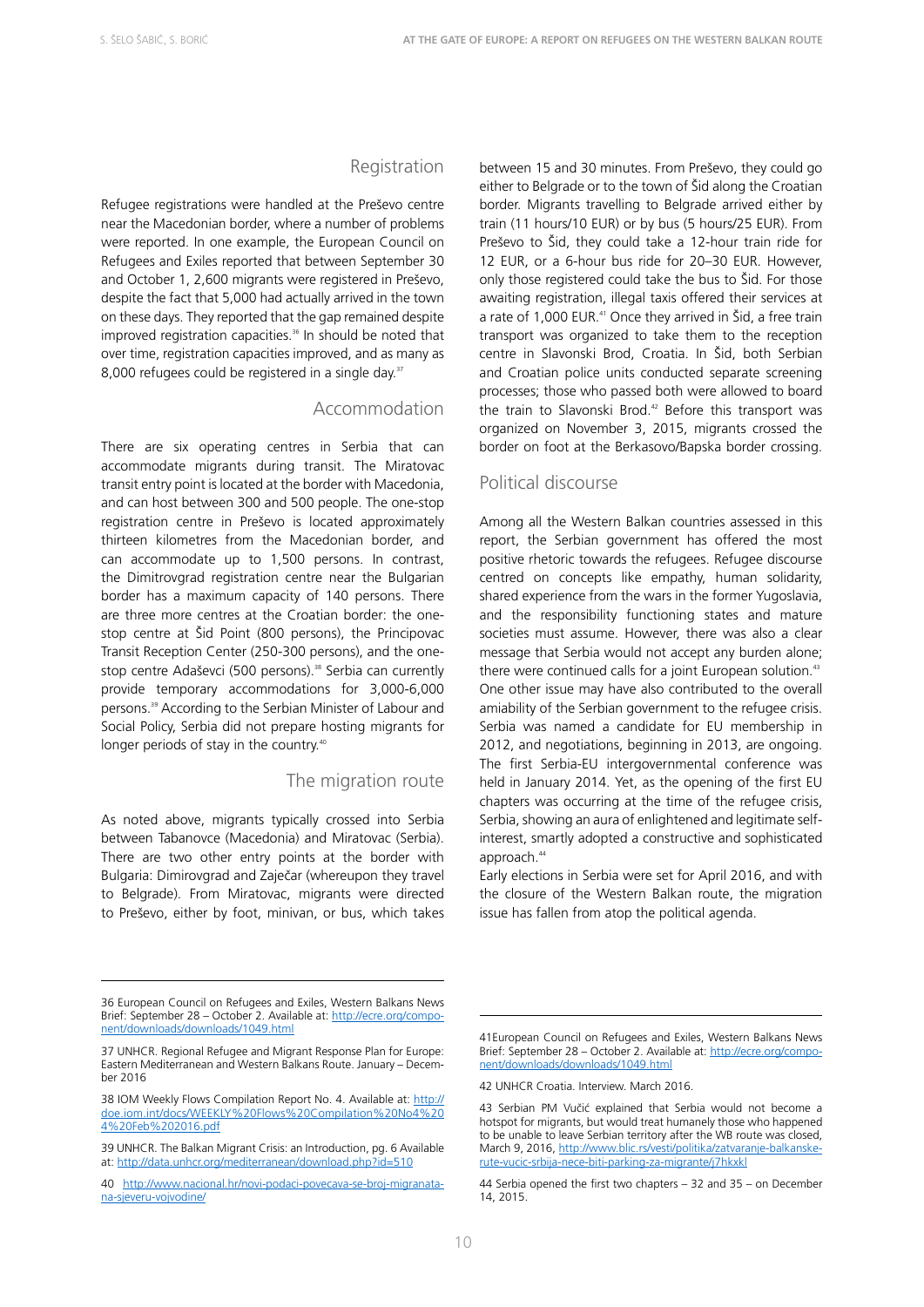#### Media

In contrast to Macedonia, the Serbian media generally underlined the humanitarian character of the refugee crisis, with focus often given to personal stories of migrant plight. As well, a number of outlets published stories of the inhumane conditions at the borders, particularly when border stops are closed, as well as detestable instances of smugglers and criminals taking advantage of refugees.<sup>45</sup> Broadly speaking, the Serbian media greatly empathized with people fleeing their homeland in search of security and improved living conditions.

Balancing out the empathy, there was also wide-coverage of the unfortunate domestic situation in Serbia. Debate ensued that Serbia is struggling with far too many of its own problems to be able to cater to the hundreds of thousands of unfortunate migrants.

#### Civil society

At the onset of the crisis, NGOs in Serbia immediately deployed aid to the transiting refugees. In terms of the broader public, there has been widespread solidarity with the migrants' misfortune. Donations flooded in from citizens, businesses, and local and international organizations.

The Asylum Protection Centre in Serbia expanded its work, and has mobilized hundreds of volunteers to provide legal assistance, psychological support, and protection of this vulnerable group. It is also engaged in fighting prejudice, xenophobia, and other forms of discrimination against asylum seekers. Group 484, the Novi Sad Humanitarian Centre (NSHC), the Serbian Democratic Forum Belgrade (SDF), the International Aid Network (IAN), the Centre for Civil Society Development Protecta, as well as many others have been (even prior to the spring of 2015) engaged in working on issues related to refugees and migrants. International organizations like the UNHCR, the Red Cross, IOM, CRS, MSF and many others were also in the field.



#### General information

Between September 16, 2015 and March 5, 2016, a total of 658,068 migrants<sup>46</sup> entered the territory of Croatia. On average, there were approximately 5,500 daily arrivals, with a peak of 11,000 on September 17.47 Throughout January 2016, the average number of migrants entering Croatia varied between 500 and 2,000, with some days reaching 3,000.

#### Legislative framework

Until July 2, 2015, the right to asylum in Croatia was regulated by the Asylum Act. Due to the harmonization of national legislation with relevant EU directives, a new Act on International and Temporary Protection entered into force on July 2, 2015, and now forms the basis for asylum procedures in Croatia. The legislative framework for asylum in Croatia includes: the Law on the General Administrative Procedure, the Law on Administrative Disputes, the Law on Foreigners, the Law on Mandatory Health Insurance and Healthcare for Foreigners in the Republic of Croatia, and the Law on Free Legal Aid. However, despite having the relevant legislative framework in place, Croatia remains a transit country, as more than 80 percent of asylum seekers leave the country before their applications are processed.48 As of March 24, 2016, only 178 intentions to request asylum were registered over the six-month crisis.<sup>49</sup> The introduction of restrictive measures in mid-February contributed to an increased number of intentions to apply

<sup>45</sup> Blic. Literally stuck in the mud, thousands of refugees went freezing in a camp in Greece, and in massive numbers, children were sick. March 10, 2016. Available at: [http://www.blic.rs/vesti/svet/zaglav](http://www.blic.rs/vesti/svet/zaglavljeni-u-blatu-hiljade-izbeglica-se-smrzava-u-kampu-u-grckoj-deca-masovno/1edskyq)[ljeni-u-blatu-hiljade-izbeglica-se-smrzava-u-kampu-u-grckoj-deca](http://www.blic.rs/vesti/svet/zaglavljeni-u-blatu-hiljade-izbeglica-se-smrzava-u-kampu-u-grckoj-deca-masovno/1edskyq)[masovno/1edskyq](http://www.blic.rs/vesti/svet/zaglavljeni-u-blatu-hiljade-izbeglica-se-smrzava-u-kampu-u-grckoj-deca-masovno/1edskyq)

<sup>46</sup> UNHCR Croatia. Interview. March 2016

<sup>47</sup> Ministry of Interior of the Republic of Croatia data. Available at: <http://www.mup.hr/main.aspx?id=230152> (latest available information).

<sup>48</sup> Jasna Barberić. Asylum in the Republic of Croatia. UNHCR (data refers to the period prior to the start of the immediate crisis).

<sup>49</sup> UNHCR Croatia. Interview. March 2016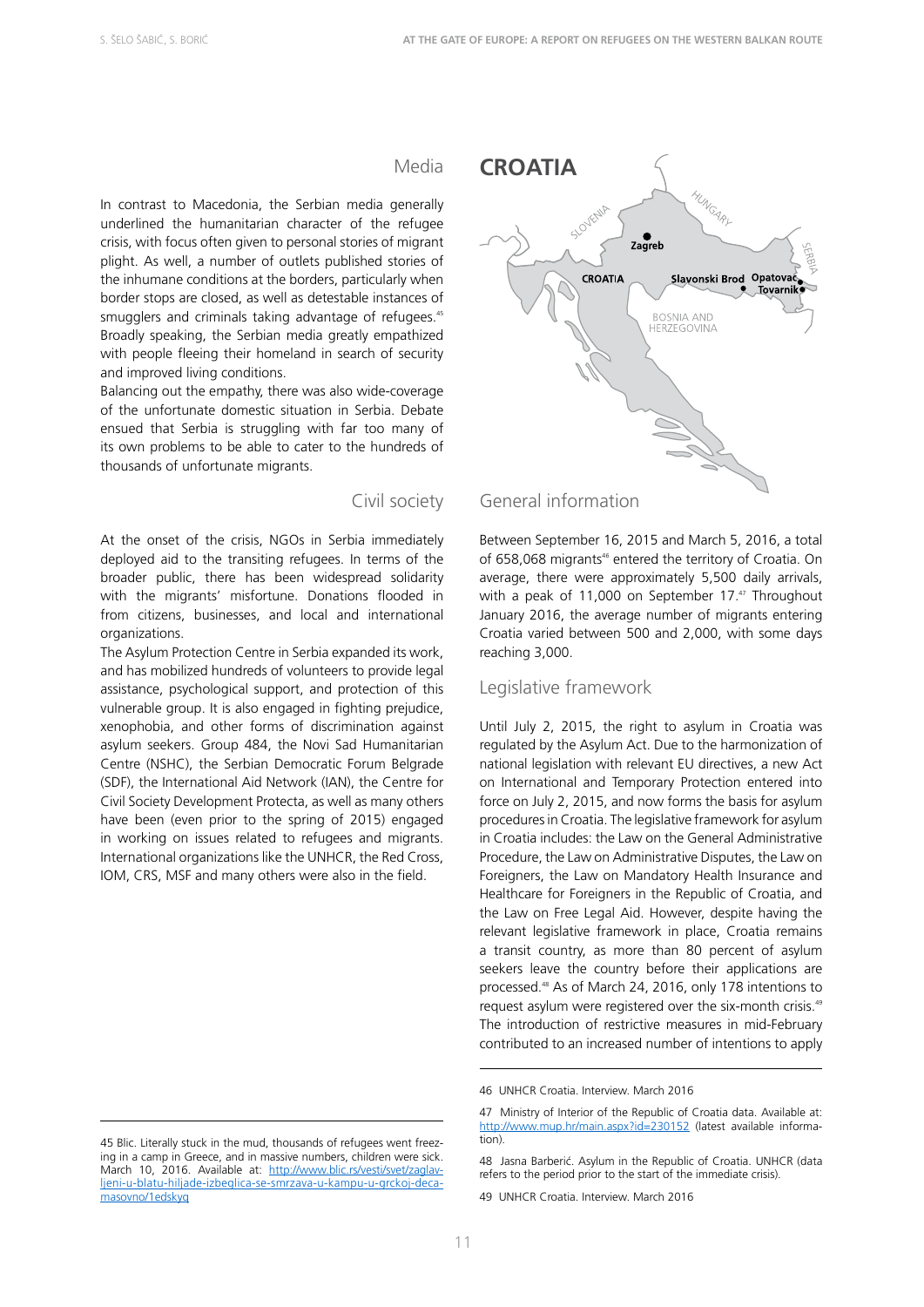for asylum. Between the start of the crisis and February 16, 2016, 29 requests were filed; between February 16 and March 14, an additional 83 requests were received.

In March, the new Croatian government proposed amendments that would allow the Croatian Armed Forces to support the police in protecting the border. According to the amendments, the decision to deploy the Armed Forces would be made by the government upon the recommendation of the Minister of Defence, and with the prior consent of the President of the Republic.<sup>50</sup>

Migrants entering Croatia have the right to seek asylum. Should they chose this option, their fingerprints are taken and they are transferred to centres in Kutina or Porin. Those who do not request asylum are issued a 'decision of return,' and—until the route was closed—managed to continue their journey west.

#### Timeline

The migration crisis in Croatia began on September 16, the day after Hungary sealed its border with Serbia. Unable to manage the sudden massive inflows, Croatia closed all border crossings with Serbia on September 20, and in the process, halted all cargo traffic. Serbia responded by closing its border to Croatian goods. Croatia responded by closing its border to cars with Serbian license plates and to Serbian citizens. The tit-for-tat lasted several days, whereupon the bans were lifted and relations normalized. At the onset of the crisis, Croatia directed migrants to the Hungarian border, causing one incident where a train full of migrants and armed Croatian police officers crossed the Hungarian border unannounced (according to Hungary). On October 16, Hungary erected a fence along its border with Croatia, thus blocking the inflow of migrants from their detour through Croatia. From there on, migrants were directed to Slovenia.

In November, a new winter reception centre was built, and an agreement reached between Serbia and Croatia to transport migrants directly from Šid (Serbia) to Slavonski Brod (Croatia) by train. On December 10, the European Commission adopted an infringement procedure against Croatia (as well as Greece, Italy, Malta, and Hungary) for failing to fully transpose and implement the Common European Asylum System. More specifically, the Commission urged Croatia, Greece, and Italy to correctly implement the Eurodac regulation, which provides for the effective fingerprinting of asylum seekers and the transmission of requisite data to the Eurodac Central System within 72-hours.<sup>51</sup> On November 18, the government of Slovenia requested the readmission of non-war refugees back to Croatia. The Croatian government countered by notifying their counterparts in Belgrade and Skopje that it will no longer receive migrants from countries other than Syria, Iraq, and Afghanistan. Afterward, the number of daily arrivals fell below 3,000.<sup>52</sup>

#### Registration

At the beginning of the crisis, migrants were received at the Ježevo registration centre near Zagreb. However, due to the swelling numbers, the police stopped recording the entry of migrants in the area of Tovarnik, and transport was organized to registration centres in Čepin, Ježevo, Beli Manastir, Luč, Torjanci, Sisak, and Zagreb.<sup>53</sup> On September 20, the construction of a temporary reception centre commenced in Opatovac, where registrations took place until the WRTC in Slavonski Brod was ready for operation.

#### Accommodation

In the first days of the crisis, arrivals were housed on an ad hoc basis in centres for asylum seekers in Zagreb and Kutina. In a matter of hours, the centres reached capacity, and the city of Tovarnik was filled with migrants sitting on the ground, waiting for a train to be transported further. A temporary reception centre opened on September 20 in Opatovac, which could accommodate temporarily 4000- 5000 people. On November 3, the Winter Reception and Transit Centre opened in Slavonski Brod, which could host 5000 migrants, as well as provide organized care for migrants in transit. Services included restoring family links, health protection and emergency treatment, and protection and care for the unaccompanied and separated children. In addition, safety and security, warehousing capacities, and regular centre maintenance were provided. Focus was given to identifying and assisting individuals atrisk, as well as those with specific needs. The Croatian Red Cross provided a 24-hour tracing service, alongside the permanent presence of a trained social worker. Medical services were provided by the national health system, and UNICEF opened a child-friendly space.<sup>54</sup>

When the Western Balkan route closed on March 9, new migrants did not arrive from Serbia but 270 persons were returned from Slovenia. Some requested asylum in Croatia. The number of asylum applications increased over the following two weeks, and as of March 30, 2016, there were 161 persons in Slavonski Brod. Many of the

<sup>50</sup> Draft proposal of amendments to the Law on Defence. Available at: [https://vlada.gov.hr/UserDocsImages//Sjednice/2016/6%20sjed](https://vlada.gov.hr/UserDocsImages//Sjednice/2016/6%20sjednica%20Vlade//6%20-%201b.pdf)[nica%20Vlade//6%20-%201b.pdf](https://vlada.gov.hr/UserDocsImages//Sjednice/2016/6%20sjednica%20Vlade//6%20-%201b.pdf)

<sup>51</sup> European Commission Press Release. December 10, 2015. Available at: [http://europa.eu/rapid/press-release\\_IP-15-6276\\_en.htm](http://europa.eu/rapid/press-release_IP-15-6276_en.htm)

<sup>52</sup> UNHCR. Regional Refugee and Migrant Response Plan for Europe: Eastern Mediterranean and Western Balkans Route. January–December 2016

<sup>53</sup> Ministry of Interior of the Republic of Croatia. Presentation of the overview of migration crisis in Croatia. Available at: [http://www.](http://www.mup.hr/UserDocsImages/topvijesti/2015/listopad/MIGRATION_CRISIS_CRO_OVERVIEW.pdf) [mup.hr/UserDocsImages/topvijesti/2015/listopad/MIGRATION\\_CRI-](http://www.mup.hr/UserDocsImages/topvijesti/2015/listopad/MIGRATION_CRISIS_CRO_OVERVIEW.pdf)[SIS\\_CRO\\_OVERVIEW.pdf](http://www.mup.hr/UserDocsImages/topvijesti/2015/listopad/MIGRATION_CRISIS_CRO_OVERVIEW.pdf) 

<sup>54</sup> UNHCR. Regional Refugee and Migrant Response Plan for Europe: Eastern Mediterranean and Western Balkans Route. January – December 2016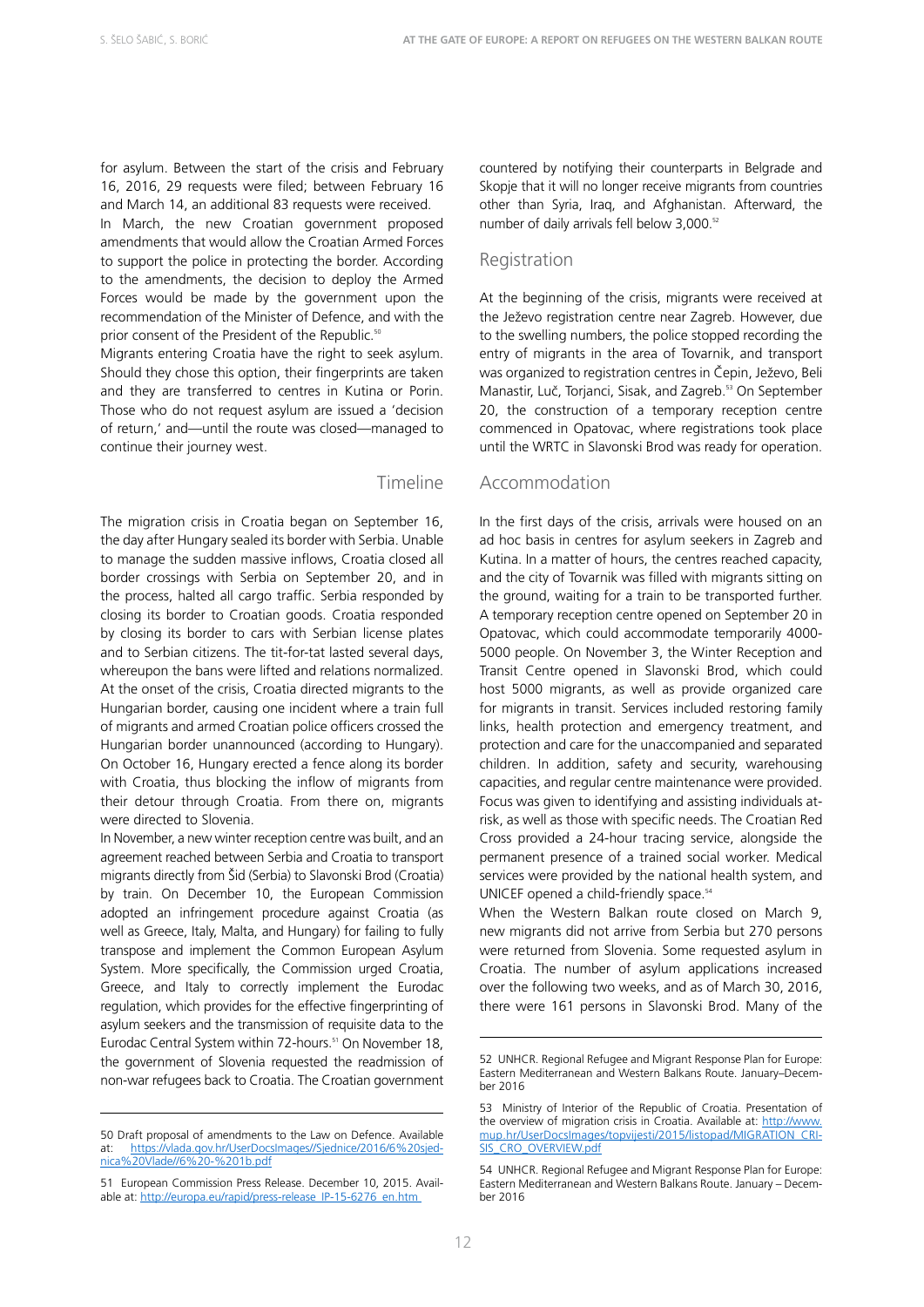applicants have already left Croatia as their application allowed them to move to an open reception centre, whereupon they could freely move elsewhere.

#### The migration route

When the first massive wave of migrants arrived in September, there were a number of difficulties in the organization of transport and accommodation. Migrants were primarily crossing the border on foot at Tovarnik and Bapska, and were then transported by trains or buses to various reception points in the country. From Croatia, migrants were first directed to Hungary and subsequently to Slovenia. The situation stabilised in November, as migrants now boarded a train in Šid, Serbia, which brought them directly to the WRTC in Slavonski Brod, free-of-charge. A distance of 120 kilometres, the ride takes between 2 and 3 hours. With an average daily inflow of 1,700 refugees, registration periods generally lasted up to 3 hours. The centre could accommodate migrants for periods of 24-48 hours. From Slavonski Brod, migrants were taken to Sibinj, where they boarded trains or buses for the 230 kilometre voyage (4-6 hours) to either Dobova or Mursko Središće (both in Slovenia), free-of-charge.<sup>55</sup>

#### Political discourse

Simultaneous to the start of the crisis, Croatia was preparing for parliamentary elections in November 2015. The Social Democratic government, headed by then-Prime Minister Zoran Milanović, framed the crisis inside both the need to take a humane approach, and as well, protect the country's national security interests. Minister of Interior Ostojić routinely travelled to the field in the fall and winter of 2015, overseeing the situation and briefing journalists and foreign officials daily. With the election looming, the government needed to show that it was capable of controlling the crisis; any failure could have been easily exploited by the opposition. The migration issue quickly began to dominate the political agenda, and was explained along the following lines: Croatia would do its share of work, would contribute to the orderly and humane transit of migrants across its territory, but would not allow itself to become a haven for migrants, a prospect feared and vociferously criticised by the opposition.

Unlike parliament, President Grabar-Kitarović, spoke primarily in terms of security concerns created by the large influx of migrants in the country. She continually called for the use of the army to protect the country's borders, a proposal the Prime Minister repeatedly rejected.<sup>56</sup>

Croatia's priority was to organize the smooth transit of migrants across its territory. It was the first to organize state-funded transportation. Here, the government wanted to show that Croatia had both the responsibility and capacity to assist refuges, that it could humanely provide food, temporary shelter, and medical assistance. Underneath, however, there was understanding that the free transportation of refugees would leave them little opportunity to wander away from reception centres. Except for those living close to these centres, there was little contact among citizens and refugees. Thus, for the majority of Croatians, refugees were only visible on television and other media.

The opposition strongly criticized the government for its alleged failure to find an agreement with neighboring Slovenia and Hungary, which damaged relations and prevented the possibility of finding a joint solution. In the end, the Milanović government lost the elections; however, the overall sentiment is that the election outcome was not decided by the refugee crisis.

The new coalition government, led by Prime Minister Orešković, has retained a similar discourse of responsibility and humanity in handling the refugee crisis; however, it has been more vocal about the need for Croatia to first and foremost protect itself, a message in-line with the Office of the President.

#### Media

Overall, the Croatian media responded positively to the refugees and migrants. On almost a daily basis, newspaper and television reports detailed personal accounts of fleeing people, their misfortune, and their experiences along the route to Europe. As well, the media was drawn to stories about how refugees were treated in Croatia, with sentiments drawing back to the experiences of many Croatians in the 1990s.

Following the terrorist attacks in Paris in November 2015, and the reports of harassment by migrants in Cologne on New Year's Eve, some media outlets began to amplify security concerns brought about by the flood of refugees. Still, there has been a clear effort to show that not all migrants are terrorists and sexual offenders. In sum, however, the overall positive tone characterising the first days of the crisis, has diminished.

<sup>55</sup> IOM Weekly Flows Compilation Report No. 4. Available at: [http://](http://doe.iom.int/docs/WEEKLY%20Flows%20Compilation%20No4%204%20Feb%202016.pdf) [doe.iom.int/docs/WEEKLY%20Flows%20Compilation%20No4%20](http://doe.iom.int/docs/WEEKLY%20Flows%20Compilation%20No4%204%20Feb%202016.pdf) [4%20Feb%202016.pdf](http://doe.iom.int/docs/WEEKLY%20Flows%20Compilation%20No4%204%20Feb%202016.pdf)

<sup>56</sup> The debate continued after the elections. In March 2016 the new conservative government proposed amendments to the Law on Defence opening a possibility for army deployment at the borders and its use in other emergency situations. The opposition and activists strongly criticized draft proposals.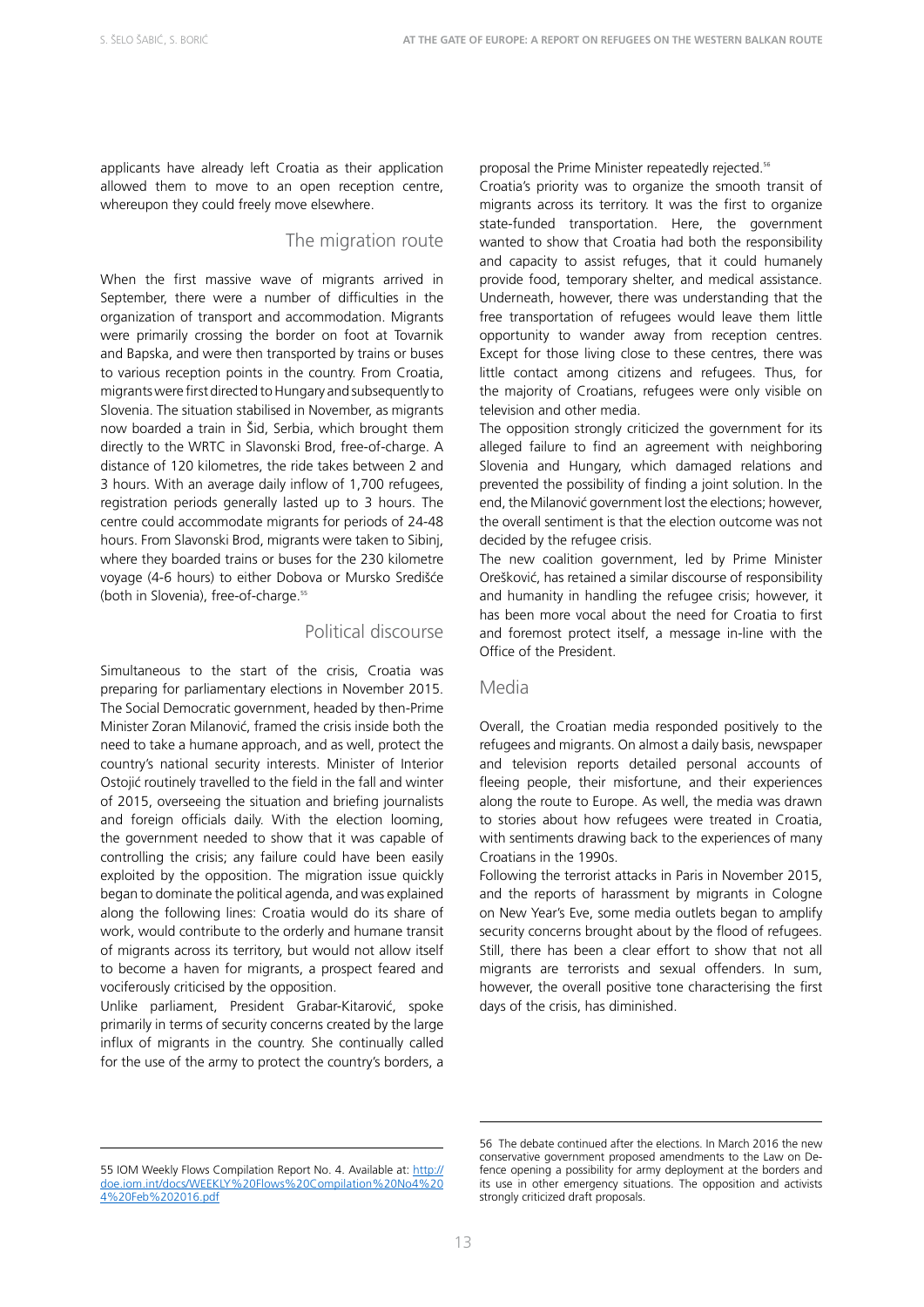#### Civil society

A number of local NGOs had been active in helping refugees before they arrived in Croatia. Donations were collected for refugees in Serbia and Macedonia. Such efforts only increased once they entered Croatia. Citizens tended to show solidarity by offering food, clothing, blankets, and other necessities. Some offered to drive refugees at no cost to the Slovenian border before the government assumed full control of their transportation. The Centre for Peace Studies, alongside a number of civic organizations, launched the Welcome! Initiative, an advocacy platform, as well as networks to provide information and assistance to refugees and volunteers. The information is given in Croatian, English, German, and Arabic, and is updated regularly.<sup>57</sup>

Civil society organizations warned Croatians and refugees about various human rights violations that may occur along the route. Moreover, they called attention to the arguably arbitrary decisions made over which migrants were allowed to continue their journey and those who were returned to Croatia. As well, they called attention to rights violations against non-Syrians, Afghans, and Iraqis. They further warned about violations that regularly occurred against detainees in Slavonski Brod, who were issued a decision to leave the European Economic Area. Finally, they have taken issue with the still-undeclared destiny of those stranded in Slavonski Brod following the closure of the route.<sup>58</sup>

In March 2016, when amendments to the Law on Defence were announced, the Welcome! Initiative, the Centre for Peace, Non-Violence, and Human Rights in Osijek, Miramida, and other organizations protested under the slogan: 'Stop the wars, not the people fleeing wars.'<sup>55</sup>

57 More about Welcome! Initiative at [http://welcome.cms.hr/index.](http://welcome.cms.hr/index.php/en/about/) [php/en/about/](http://welcome.cms.hr/index.php/en/about/)



#### General information

When Hungary sealed its border with Croatia, the massive influx of migrants was rerouted to Slovenia. The Ministry of Interior began registering migrants on October 16, and by the end of 2015, more than 378,000 transits had been recorded.<sup>60</sup> The European Parliament estimates that through mid-January 2016, approximately 408,000 persons passed through Slovenia.<sup>61</sup> Like the other countries along the Western Balkan route, few refugees viewed Slovenia as anything more than a transit hub. Since September 2015, only 144 have applied for asylum. In the first days of the crisis, there were high discrepancies between the number of arrivals and departures from the country. The Slovenian police explained that no data was kept on the number of migrants leaving for Austria; some left the centres on their own, and those who were in transit to the centres at the time of data collection, were not added to the count  $62$ 

#### Legislative framework

On 20 October 2015, the Government of Slovenia approved amendments to the Defence Act which define new tasks for the Slovenian armed forces under strictly specified conditions.63 The Act was adopted by the Parliament the next day through a 66:5 vote. It allows the Armed Forces to engage in the protection of the state border through

<sup>58</sup> Are You Serious, Welcome Initiative. 'Report on Systemic Human Rights Violations by the Croatian Authorities in the Closed Parts of the Winter and Transit Reception Centre in Slavonski Brod. Available at: [http://cms.hr/system/article\\_document/doc/261/Report\\_on\\_Sys](http://cms.hr/system/article_document/doc/261/Report_on_Systemic_Human_Rights_Violations_in_the_Winter_Reception_and_Transit_Centre_in_Slavonski_Brod.pdf)[temic\\_Human\\_Rights\\_Violations\\_in\\_the\\_Winter\\_Reception\\_and\\_](http://cms.hr/system/article_document/doc/261/Report_on_Systemic_Human_Rights_Violations_in_the_Winter_Reception_and_Transit_Centre_in_Slavonski_Brod.pdf) Transit Centre in Slavonski Brod.pdf; Report on Systemic Police Violence and Push-Backs against non-SIA People Conducted by Croatian Authorities. Available at: http://cms.hr/system/article\_document/ doc/242/Report-Police-Violence-and-Push-Backs.pdf

<sup>59</sup> More at [http://welcome.cms.hr/index.php/en/2016/03/03/due-to](http://welcome.cms.hr/index.php/en/2016/03/03/due-to-annoucement-on-amending-the-law-on-state-border-control-stop-the-wars-not-the-people-who-are-fleeing-wars/)[annoucement-on-amending-the-law-on-state-border-control-stop](http://welcome.cms.hr/index.php/en/2016/03/03/due-to-annoucement-on-amending-the-law-on-state-border-control-stop-the-wars-not-the-people-who-are-fleeing-wars/)[the-wars-not-the-people-who-are-fleeing-wars/](http://welcome.cms.hr/index.php/en/2016/03/03/due-to-annoucement-on-amending-the-law-on-state-border-control-stop-the-wars-not-the-people-who-are-fleeing-wars/)

<sup>60</sup> UNHCR. Regional Refugee and Migrant Response Plan for Europe: Eastern Mediterranean and Western Balkans Route. January – December 2016

<sup>61</sup> Velina Lylianova. Briefing January 2016. European Parliamentary Research Service. PE 573.949

<sup>62</sup> Ministry of Interior of the Republic of Slovenia. Available at: [http://www.policija.si/eng/index.php/component/content/article/13](http://www.policija.si/eng/index.php/component/content/article/13-news/1753-police-work-during-the-intensified-security-situation-caused-by-the-escalating-migrant-crisis-in-recent-weeks-explanations-and-answers) [news/1753-police-work-during-the-intensified-security-situation](http://www.policija.si/eng/index.php/component/content/article/13-news/1753-police-work-during-the-intensified-security-situation-caused-by-the-escalating-migrant-crisis-in-recent-weeks-explanations-and-answers)[caused-by-the-escalating-migrant-crisis-in-recent-weeks-explana](http://www.policija.si/eng/index.php/component/content/article/13-news/1753-police-work-during-the-intensified-security-situation-caused-by-the-escalating-migrant-crisis-in-recent-weeks-explanations-and-answers)[tions-and-answers](http://www.policija.si/eng/index.php/component/content/article/13-news/1753-police-work-during-the-intensified-security-situation-caused-by-the-escalating-migrant-crisis-in-recent-weeks-explanations-and-answers)

<sup>63</sup> Government of the Republic of Slovenia. Press Release. Available at: [http://www.vlada.si/en/media\\_room/government\\_press\\_re](http://www.vlada.si/en/media_room/government_press_releases/press_release/article/government_adopts_urgent_measures_to_control_and_limit_the_migration_influx_56590/)[leases/press\\_release/article/government\\_adopts\\_urgent\\_meas](http://www.vlada.si/en/media_room/government_press_releases/press_release/article/government_adopts_urgent_measures_to_control_and_limit_the_migration_influx_56590/)[ures\\_to\\_control\\_and\\_limit\\_the\\_migration\\_influx\\_56590/](http://www.vlada.si/en/media_room/government_press_releases/press_release/article/government_adopts_urgent_measures_to_control_and_limit_the_migration_influx_56590/)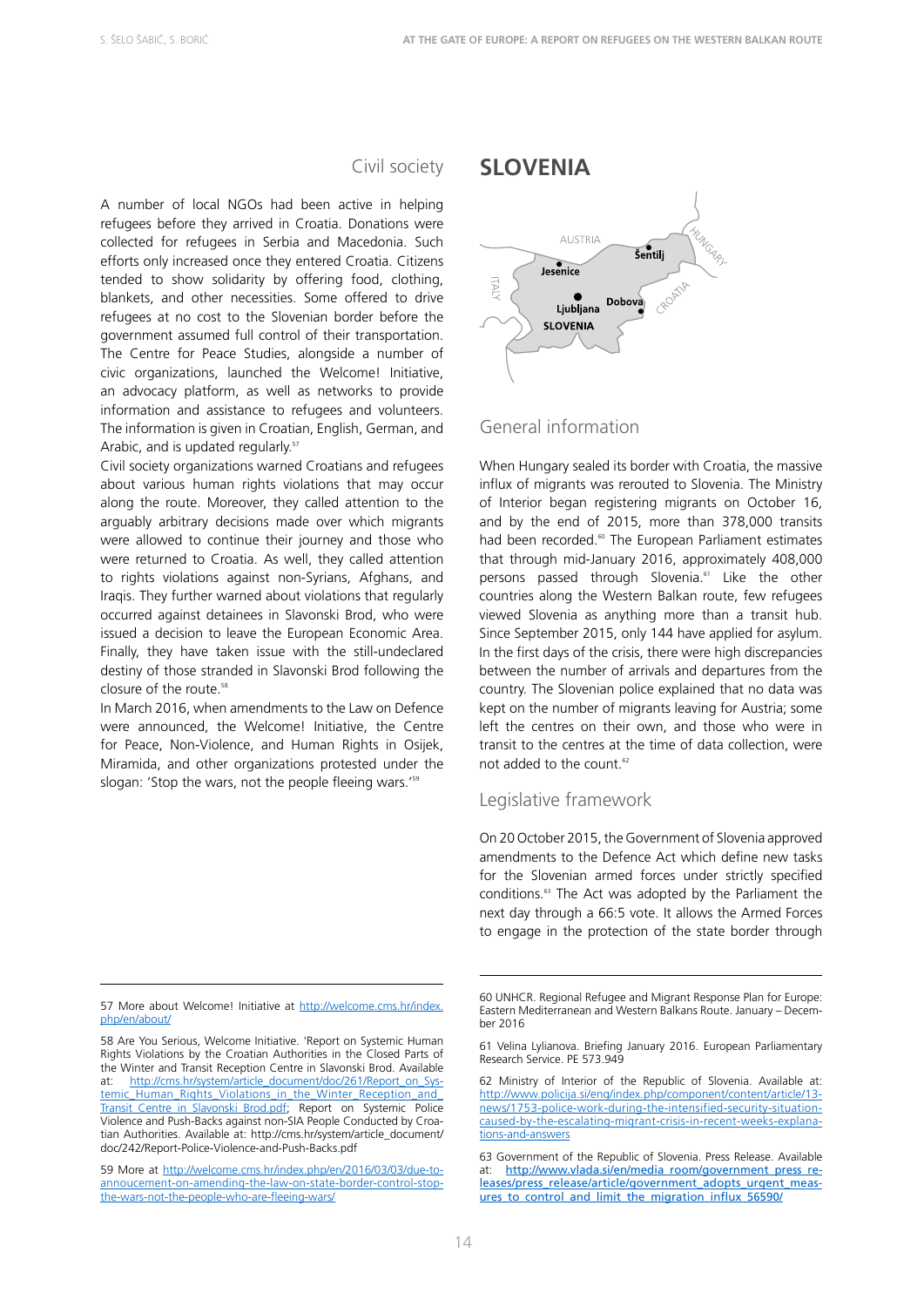awarding it powers to restrict movement of migrants until the arrival of the police as well as the crowd management. These may be performed in the border area independently and without police presence, but in line with the police plans.<sup>64</sup> The Government explained the amendment was adopted in the context of the massive entry through the Slovenian border the previous days, as a preventive measure. On 19 October 8.000 migrants entered Slovenia with only 2.000 leaving to Austria.

In mid-November, when the migration crisis was reaching its peak in Slovenia, the police union initiated a slow-down strike, demanding pay raises and other benefits.<sup>65</sup> PM Cerar criticized the unions for being irresponsible; namely, that they chose to organize a strike at a time when tensions were extremely high throughout Europe, and there was a palpable fear that a police strike may reflect negatively on the overall security situation in the country, particularly at its borders.<sup>66</sup> The existing laws regulating the police, however, limit strike activities, and oblige police officers to carry out all urgent security tasks. The strike continued in the following months, despite the impossibility of a solution to be reached with the government; however, it should be noted that there was no immediate effect on the security situation created by the refugee crisis either.

#### Timeline

Migrants began entering Slovenia after Hungary closed its border with Serbia, and the entire Western Balkan route was redirected through Croatia. However, in the first couple of weeks of the crisis, Croatia directed migrants back to Hungary. The massive inflow to Slovenia started only after Hungary erected a fence along its Croatian border, a moment which Slovenia refers to as 'the second migration wave.' Railway passenger traffic with Croatia was suspended the following day. A week into the second wave, Slovenia requested material and technical assistance from the international community, both bilaterally as well as through the European Union Civil Protection Mechanism.<sup>67</sup> Unable to cope with the continuous inflow of persons, Slovenia began construction of a wire fence

along its border with Croatia on November 11, 2015.<sup>68</sup> This decision further heightened already tense relations between the two countries. Croatia claimed that Slovenia's fence had been partially erected on Croatian territory, rekindling the longstanding and sensitive border dispute between the two. Over time, as inflow pressures reduced, relations improved. On November 27, Austria began installing physical obstacles along its border with Slovenia. In late November, the countries along the route began limiting the number of migrants entering their territory by allowing passage only to Syrians, Iraqis, and Afghans.

#### Registration

During the initial phase of the crisis, multiple entry points were used; however, since November 2015, entry and registration was organized around a single point in Dobova, where migrants were assisted by the Administration for Civil Protection and Disaster Relief. The registration process entailed a security examination and an identification procedure. If a migrant held a document, the data was entered into official police records. In cases of no documentation, the recorded data was based on what was told by the migrant. Migrants were verified through police records, which includes verification by the Schengen Information System. Migrants were then photographed, and those older than sixteen fingerprinted. In cases when many migrants were entering at the same time, a simplified registration procedure took place; information was collected manually and subsequently entered into the computer system without photographs or fingerprints.<sup>69</sup> Following registration, the migrants were issued a permission to stay in accordance with the Aliens Act.<sup>70</sup>

#### Accommodation

In the first weeks of the crisis, migrants were transported by police in buses to various reception centres in the country (Brežice, Dobova, Livarna, and Gruškovje). Since October, all trains entering Slovenia at Rigonce exited at Jesenice or Šentilj along the Austrian border. If the number of arrivals

<sup>64</sup> Ministry of Interior of the Republic of Slovenia. Available at: [http://](http://www.policija.si/eng/index.php/component/content/article/13-news/1753-police-work-during-the-intensified-security-situation-caused-by-the-escalating-migrant-crisis-in-recent-weeks-explanations-and-answers) [www.policija.si/eng/index.php/component/content/article/13](http://www.policija.si/eng/index.php/component/content/article/13-news/1753-police-work-during-the-intensified-security-situation-caused-by-the-escalating-migrant-crisis-in-recent-weeks-explanations-and-answers) [news/1753-police-work-during-the-intensified-security-situa](http://www.policija.si/eng/index.php/component/content/article/13-news/1753-police-work-during-the-intensified-security-situation-caused-by-the-escalating-migrant-crisis-in-recent-weeks-explanations-and-answers)[tion-caused-by-the-escalating-migrant-crisis-in-recent-weeks](http://www.policija.si/eng/index.php/component/content/article/13-news/1753-police-work-during-the-intensified-security-situation-caused-by-the-escalating-migrant-crisis-in-recent-weeks-explanations-and-answers)[explanations-and-answers](http://www.policija.si/eng/index.php/component/content/article/13-news/1753-police-work-during-the-intensified-security-situation-caused-by-the-escalating-migrant-crisis-in-recent-weeks-explanations-and-answers)

<sup>65</sup> STA. Police start general strike. The Slovenia Times*.* November 18, 2015, <http://www.sloveniatimes.com/police-start-general-strike>

<sup>66</sup> Marija Novak. Slovenia says police strike won't affect security. Reuters*.* November 18, 2015. Available at: [http://www.reuters.com/](http://www.reuters.com/article/us-slovenia-strike-idUSKCN0T719820151118) [article/us-slovenia-strike-idUSKCN0T719820151118](http://www.reuters.com/article/us-slovenia-strike-idUSKCN0T719820151118) 

<sup>67</sup> Government of the Republic of Slovenia. Report on the activities related to the acceptation of migrants from 15.10.2015 to 8.12.2015. Available at: [http://www.vlada.si/fileadmin/dokumenti/si/sklepi/seje\\_](http://www.vlada.si/fileadmin/dokumenti/si/sklepi/seje_vlade_gradiva/VRS-migrant2-3_20.68mnz.pdf) [vlade\\_gradiva/VRS-migrant2-3\\_20.68mnz.pdf](http://www.vlada.si/fileadmin/dokumenti/si/sklepi/seje_vlade_gradiva/VRS-migrant2-3_20.68mnz.pdf)

<sup>68</sup> Reuters. Slovenia starts building fence to control flow of refugees. November 11, 2015. Available at: [http://www.theguardian.com/](http://www.theguardian.com/world/2015/nov/11/slovenia-fence-refugees-veliki-obrez) [world/2015/nov/11/slovenia-fence-refugees-veliki-obrez](http://www.theguardian.com/world/2015/nov/11/slovenia-fence-refugees-veliki-obrez)

<sup>69</sup> Ministry of Interior of the Republic of Slovenia. Available at: [http://www.policija.si/eng/index.php/component/content/article/13](http://www.policija.si/eng/index.php/component/content/article/13-news/1753-police-work-during-the-intensified-security-situation-caused-by-the-escalating-migrant-crisis-in-recent-weeks-explanations-and-answers) [news/1753-police-work-during-the-intensified-security-situation](http://www.policija.si/eng/index.php/component/content/article/13-news/1753-police-work-during-the-intensified-security-situation-caused-by-the-escalating-migrant-crisis-in-recent-weeks-explanations-and-answers)[caused-by-the-escalating-migrant-crisis-in-recent-weeks-explana](http://www.policija.si/eng/index.php/component/content/article/13-news/1753-police-work-during-the-intensified-security-situation-caused-by-the-escalating-migrant-crisis-in-recent-weeks-explanations-and-answers)[tions-and-answers](http://www.policija.si/eng/index.php/component/content/article/13-news/1753-police-work-during-the-intensified-security-situation-caused-by-the-escalating-migrant-crisis-in-recent-weeks-explanations-and-answers)

<sup>70</sup> Ministry of Interior of the Republic of Slovenia. Available at: [http://www.policija.si/eng/index.php/component/content/article/13](http://www.policija.si/eng/index.php/component/content/article/13-news/1753-police-work-during-the-intensified-security-situation-caused-by-the-escalating-migrant-crisis-in-recent-weeks-explanations-and-answers) [news/1753-police-work-during-the-intensified-security-situation](http://www.policija.si/eng/index.php/component/content/article/13-news/1753-police-work-during-the-intensified-security-situation-caused-by-the-escalating-migrant-crisis-in-recent-weeks-explanations-and-answers)[caused-by-the-escalating-migrant-crisis-in-recent-weeks-explana](http://www.policija.si/eng/index.php/component/content/article/13-news/1753-police-work-during-the-intensified-security-situation-caused-by-the-escalating-migrant-crisis-in-recent-weeks-explanations-and-answers)[tions-and-answers](http://www.policija.si/eng/index.php/component/content/article/13-news/1753-police-work-during-the-intensified-security-situation-caused-by-the-escalating-migrant-crisis-in-recent-weeks-explanations-and-answers)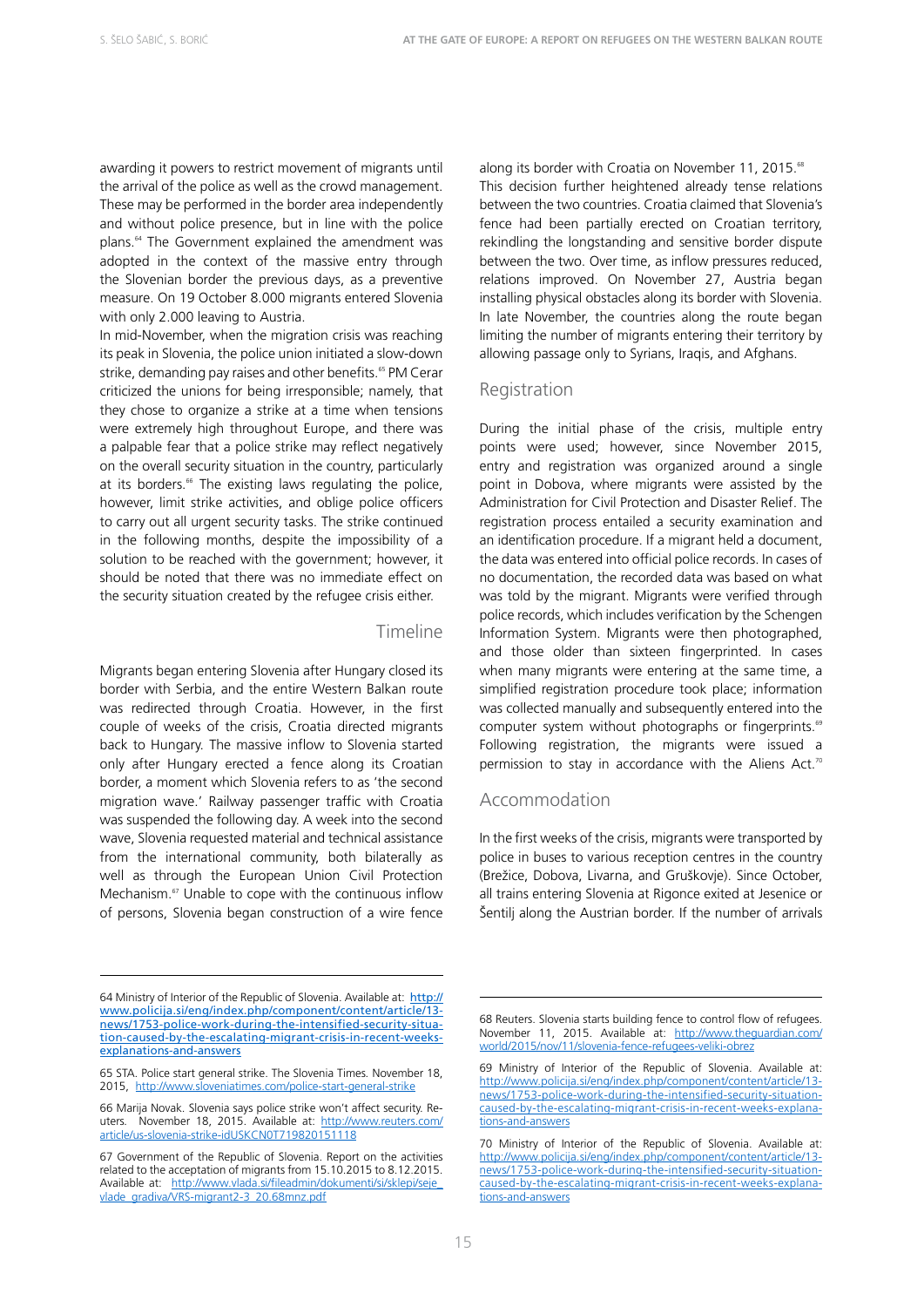exceeded the system's capacities, and processing could not be completed in Dobova, migrants were transported to transit facilities at Gruškovje, Gornja Radgona, or Šentilj for registration and access to services, primarily medical care, prior to departing for Austria.<sup>71</sup>

Currently, Slovenia can accommodate 7,000 persons for short periods, and 2,000 for longer periods of time.<sup>72</sup> At the registration centres, movement is generally not restricted, and the migrants are provided with basic care, i.e., food, clothing, and emergency medical care. The Slovenian Armed Forces prepared daily cooked meals, with additional food parcels distributed by humanitarian organizations.<sup>73</sup> The Red Cross was responsible for providing help with family reunification.<sup>74</sup> Healthcare centres from regions closest to the various reception centres were responsible for providing medical treatment.

Accommodation centres include the tent camp-car park at the former Šentilj border crossing, the fairgrounds at Gornja Radgona, the tent camp at Integral's former parking lot in Lendava, the Celje fairgrounds, the nowclosed 26 October barracks in Vrhnika, the Logatec facility, and the Centre for Foreigners in Postojna.

#### The migration route

Migrants entered Dobova by train or bus from Slavonski Brod, Croatia, where a temporary registration facility was established. The average registration time (from the end of February to the beginning of March) was six hours. Transportation, as noted above, was free and took approximately 4-5 hours. Once in Dobova, migrants headed directly to the reception area, where they were registered and provided with necessary assistance. Beginning in late October, migrants then boarded a second train after the registration process, which took them to temporary accommodation centres.<sup>75</sup> Since October, all

trains entering Slovenia at Rigonce exited the country at Jesenice or Šentilj on their way to Austria at Spielfield or Villach. 76 Here again, transport was free-of-charge.

#### Political discourse

Unlike Serbia and Croatia, Slovenian politicians focused primarily on the security dimension and organizational issues related to migration. Moreover, and in contrast to the discourse in Macedonia, the issue of migration was not ignored, rather it was atop the daily agenda even before the first wave of migrants arrived in Slovenia.

Discourse centred on the threat to Slovenia if Austria and Germany chose to close their borders, which would have left thousands of migrants stranded in Slovenia. For a small country of only two million people, Slovenia feared accepting a disproportional burden.

Moreover, as a member of the Schengen Area, Slovenia repeatedly reminded others to respect Schengen rules and establish quality control along their borders. It criticized Croatia for acting without consultation and disregarding Slovenian requests for imposing a daily entry quota of refugees. Slovenians claimed that Croatia simply "dumped" refugees at the Slovenian border. $77$  Slovenia requested a daily maximum of 2,500 refugees to cross into the country, while Croatia proposed 5,000.78

As waves of migrants continued to pour in, Slovenia adopted measures that allowed for its army to be deployed to the border,<sup>79</sup> announced that it would employ private security firms to help manage the flow of refugees, $80$  and requested EU assistance.<sup>81</sup>

Confronted with what it regarded as an incontrollable situation that it could no longer manage, Prime Minister Cerar, in a dramatic tone, initiated an emergency meeting

<sup>71</sup> UNHCR. Regional Refugee and Migrant Response Plan for Europe: Eastern Mediterranean and Western Balkans Route. January – December 2016

<sup>72</sup> UNHCR. Regional Refugee and Migrant Response Plan for Europe: Eastern Mediterranean and Western Balkans Route. January – December 2016

<sup>73</sup> Ministry of Interior of the Republic of Slovenia. Available at: [http://www.policija.si/eng/index.php/component/content/article/13](http://www.policija.si/eng/index.php/component/content/article/13-news/1753-police-work-during-the-intensified-security-situation-caused-by-the-escalating-migrant-crisis-in-recent-weeks-explanations-and-answers) [news/1753-police-work-during-the-intensified-security-situation](http://www.policija.si/eng/index.php/component/content/article/13-news/1753-police-work-during-the-intensified-security-situation-caused-by-the-escalating-migrant-crisis-in-recent-weeks-explanations-and-answers)[caused-by-the-escalating-migrant-crisis-in-recent-weeks-explana](http://www.policija.si/eng/index.php/component/content/article/13-news/1753-police-work-during-the-intensified-security-situation-caused-by-the-escalating-migrant-crisis-in-recent-weeks-explanations-and-answers)[tions-and-answers](http://www.policija.si/eng/index.php/component/content/article/13-news/1753-police-work-during-the-intensified-security-situation-caused-by-the-escalating-migrant-crisis-in-recent-weeks-explanations-and-answers)

<sup>74</sup> Government of the Republic of Slovenia. Flyer for migrants. Available at: [http://www.vlada.si/fileadmin/dokumenti/si/projekti/2015/be](http://www.vlada.si/fileadmin/dokumenti/si/projekti/2015/begunci/dokumenti/letak_begunci_ANG_ARAB.pdf)[gunci/dokumenti/letak\\_begunci\\_ANG\\_ARAB.pdf](http://www.vlada.si/fileadmin/dokumenti/si/projekti/2015/begunci/dokumenti/letak_begunci_ANG_ARAB.pdf)

<sup>75</sup> Nacional. Novi sustav registracija migranata u Sloveniji – Ljubljana hvali suradnju s Hrvatskom. Available at: [http://www.nacional.hr/](http://www.nacional.hr/novi-sustav-registracija-migranata-u-sloveniji-ljubljana-hvali-suradnju-s-hrvatskom/) [novi-sustav-registracija-migranata-u-sloveniji-ljubljana-hvali-suradnju](http://www.nacional.hr/novi-sustav-registracija-migranata-u-sloveniji-ljubljana-hvali-suradnju-s-hrvatskom/)[s-hrvatskom/](http://www.nacional.hr/novi-sustav-registracija-migranata-u-sloveniji-ljubljana-hvali-suradnju-s-hrvatskom/)

<sup>76</sup> Ministry of Interior of the Republic of Slovenia. Press Release. October 28, 2015. Available at: [http://www.mnz.gov.si/en/media\\_room/](http://www.mnz.gov.si/en/media_room/news/article/12137/9459/bac18c8edd426dd5b83f194734a6655c/) [news/article/12137/9459/bac18c8edd426dd5b83f194734a6655c/](http://www.mnz.gov.si/en/media_room/news/article/12137/9459/bac18c8edd426dd5b83f194734a6655c/)

<sup>77</sup> Slovenian PM Cerar explained that tension on the Slovenian-Croatian border resulted from the large number of refugees which Slovenia cannot admit. October 19, 2015. Available at: [http://www.](http://www.jutarnji.hr/dramaticna-situacija-s--izbjeglicama--kako-dalje--slovenija--prestala-prihvacati-izbjeglice--tisuce-pred--granicama--pale-deke-da-se-ugriju/1440773/) [jutarnji.hr/dramaticna-situacija-s--izbjeglicama--kako-dalje--slovenija-](http://www.jutarnji.hr/dramaticna-situacija-s--izbjeglicama--kako-dalje--slovenija--prestala-prihvacati-izbjeglice--tisuce-pred--granicama--pale-deke-da-se-ugriju/1440773/) [-prestala-prihvacati-izbjeglice--tisuce-pred--granicama--pale-deke-da](http://www.jutarnji.hr/dramaticna-situacija-s--izbjeglicama--kako-dalje--slovenija--prestala-prihvacati-izbjeglice--tisuce-pred--granicama--pale-deke-da-se-ugriju/1440773/)[se-ugriju/1440773/](http://www.jutarnji.hr/dramaticna-situacija-s--izbjeglicama--kako-dalje--slovenija--prestala-prihvacati-izbjeglice--tisuce-pred--granicama--pale-deke-da-se-ugriju/1440773/)

<sup>78</sup> Jess McHugh. Refugee Crisis Europe Update 2015: Balkans Route Continues To Narrow in Slovenia. International Business Times. October 18, 2015. Available at: [http://www.ibtimes.com/refugee](http://www.ibtimes.com/refugee-crisis-europe-update-2015-balkans-route-continues-narrow-slovenia-2145555)[crisis-europe-update-2015-balkans-route-continues-narrow-slove](http://www.ibtimes.com/refugee-crisis-europe-update-2015-balkans-route-continues-narrow-slovenia-2145555)[nia-2145555](http://www.ibtimes.com/refugee-crisis-europe-update-2015-balkans-route-continues-narrow-slovenia-2145555)

<sup>79</sup> AFP. Refugee crisis: Slovenia calls in army to help patrol borders. October 21, 2015. Available at: [http://www.theguardian.com/](http://www.theguardian.com/world/2015/oct/21/slovenia-calls-in-army-refugee-crisis-borders-europe) [world/2015/oct/21/slovenia-calls-in-army-refugee-crisis-borders-eu](http://www.theguardian.com/world/2015/oct/21/slovenia-calls-in-army-refugee-crisis-borders-europe)[rope](http://www.theguardian.com/world/2015/oct/21/slovenia-calls-in-army-refugee-crisis-borders-europe)

<sup>80</sup> Reuters. Slovenia to hire private security firms to manage migrants flows. October 26, 2015. Available at: [http://www.theguardian.com/](http://www.theguardian.com/world/2015/oct/26/slovenia-private-security-firms-manage-migrant-flows-refugees) [world/2015/oct/26/slovenia-private-security-firms-manage-migrant](http://www.theguardian.com/world/2015/oct/26/slovenia-private-security-firms-manage-migrant-flows-refugees)[flows-refugees](http://www.theguardian.com/world/2015/oct/26/slovenia-private-security-firms-manage-migrant-flows-refugees)

<sup>81</sup> Deutsche Welle. Slovenia asks for EU help to tackle refugee crisis. October 22, 2015. Available at: [http://www.dw.com/en/slovenia-asks](http://www.dw.com/en/slovenia-asks-for-eu-help-to-tackle-refugee-crisis/a-18798930)[for-eu-help-to-tackle-refugee-crisis/a-18798930](http://www.dw.com/en/slovenia-asks-for-eu-help-to-tackle-refugee-crisis/a-18798930)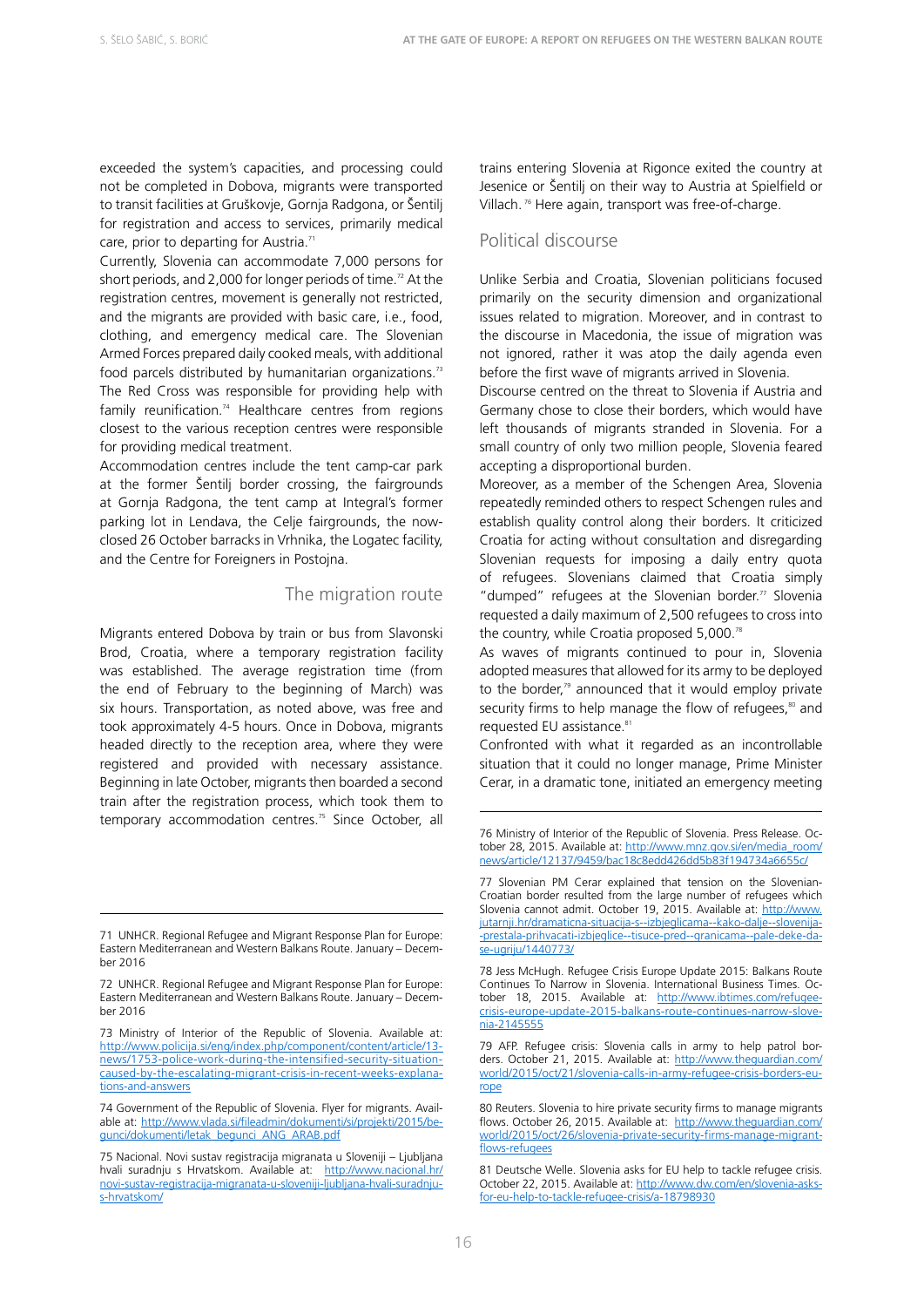on October 25, 2015, citing that, "If we don't find a solution today, if we don't do everything we can today, then it is the end of the European Union as such."<sup>82</sup>

#### Media

Like politicians, the Slovenian media focused mainly on the security dimension of the migration crisis. A wide number of reports suggested that migrants may pose a significant threat to the stability and prosperity of a small country like Slovenia. Moreover, media outlets debated the challenge, cost, and uncertain outcome of the migrant's integration in European society. One author characterized the media's reporting as: "racist hate speech (which) permeates the public discourse, and a state of paranoia prevails."<sup>83</sup>

Parallel to the media questioning the rationale of allowing hundreds of thousands of refugees in Europe, many outlets also cited the need to find a common European solution, whereby Slovenia could be a constructive actor, and assume its fair share of the burden.

#### Civil society

As in other countries along the Western Balkan route, NGOs in Slovenia quickly organized and dispersed workers to the field. They created a Facebook page, "Refugees, Welcome to Slovenia" with information for refugees and volunteers.<sup>84</sup> Donations were collected and advocacy activities supported. The Peace Institute in Ljubljana, a flagship institution for migration issues, continues to be a focal point for information related to migrations. Not only is information disseminated to refugees and Slovenians alike, but as well the institution probes discourse on racism, populism, and discrimination.<sup>85</sup>

#### RELATIONS BETWEEN COUNTRIES ON WB ROUTE

Though each country along the Western Balkan route was affected individually, the refugee crisis dramatically impacted relations among them. Initially, the crisis heightened fears that the lack of cooperation would strain already precarious relations among neighbours. The region, as a whole, continues to struggle with the legacies of the 1990s. Moreover, there is a shared lack of trust within a number of open bilateral issues, as well as challenges related to internal economic development, and the improvement of democratic standards. Among the four countries, Slovenia is member of the Schengen zone, both Slovenia and Croatia are EU member states, while Serbia and Macedonia are candidate countries. This status disparity has surely impacted policymaking. Yet despite these differences, the most important factor affecting relations was the geographical proximity to the crisis. In short, they were all in the same situation: hundreds of thousands refugees were crossing their territories onwards to Western Europe. No statistically significant number of refugees intended to stay in any of their territories, EU or not, and none of these countries actually wanted the migrants to stay.

That fact that all were merely a transit point along a much longer route created a sense of shared understanding. This, however, did not change the fact that (in the beginning) there were cross-border accusations, different interpretations, reproach, and distrust. Each feared the worst case scenario: Germany and Austria border closures would leave them the burden of caring for hundreds of thousands of refugees.

Macedonia, as the entry point of the Western Balkan route, complained that it was not in a position to cater to EU policy demands, particularly as Macedonian accession to the EU has been blocked for years. The VMRO-DPMNE government, fighting its own domestic battle for political survival, pragmatically used Macedonia's position in the migration crisis to generate assistance, both financial and political, from the EU. Further, a number of critics charged the EU with being more worried about stability than democracy.<sup>86</sup> On the other side of the fence, Greece criticized the border closures, particularly the last one occurring March 9, 2016, which put it in the unenviable position of caring for tens

of thousands of migrants in quite appalling conditions. In another episode, the Greek migration minister referred to Macedonia by the name "Macedonia," rather than FYROM, which created significant uproar in Greece; a coalition member of the government even called for his resignation over the gaffe.<sup>87</sup>

<sup>82</sup> Reuters. Slovenia Prime Minister Warns Refugee Crisis Could Tear Apart European Union. October 25, 2015. Available at: [http://www.](http://www.newsweek.com/slovenia-premier-refugee-crisis-threatens-eu-387122) [newsweek.com/slovenia-premier-refugee-crisis-threatens-eu-387122](http://www.newsweek.com/slovenia-premier-refugee-crisis-threatens-eu-387122)

<sup>83</sup> Klemen Ploštajner. Long Sceptical of Foreigners, Slovenia Struggles to Navigate the Refugee Crisis. Open Society Foundations. December 18, 2015. Available at: [https://www.opensocietyfoundations.org/voic](https://www.opensocietyfoundations.org/voices/long-skeptical-foreigners-slovenia-struggles-navigate-refugee-crisis)[es/long-skeptical-foreigners-slovenia-struggles-navigate-refugee-crisis](https://www.opensocietyfoundations.org/voices/long-skeptical-foreigners-slovenia-struggles-navigate-refugee-crisis)

<sup>84</sup> Check at <https://www.facebook.com/refugees.slovenia/>

<sup>85</sup> More at<http://www.mirovni-institut.si/en/about-the-peace-institute/>

<sup>86</sup> Edit Herzog. Europe can't afford to be blackmailed by Macedonia. Politico. 21 March 2016, [http://www.politico.eu/article/europe-black](http://www.politico.eu/article/europe-blackmailed-macedonia-refugee-crisis-balkan-route-greece/)[mailed-macedonia-refugee-crisis-balkan-route-greece/](http://www.politico.eu/article/europe-blackmailed-macedonia-refugee-crisis-balkan-route-greece/)

<sup>87</sup> Reuters. Greek migration minister urged to resign over 'Macedonia' blunder. 16 March 2016, [http://www.reuters.com/article/us](http://www.reuters.com/article/us-greece-minister-macedonia-idUSKCN0WI0ZY)[greece-minister-macedonia-idUSKCN0WI0ZY](http://www.reuters.com/article/us-greece-minister-macedonia-idUSKCN0WI0ZY)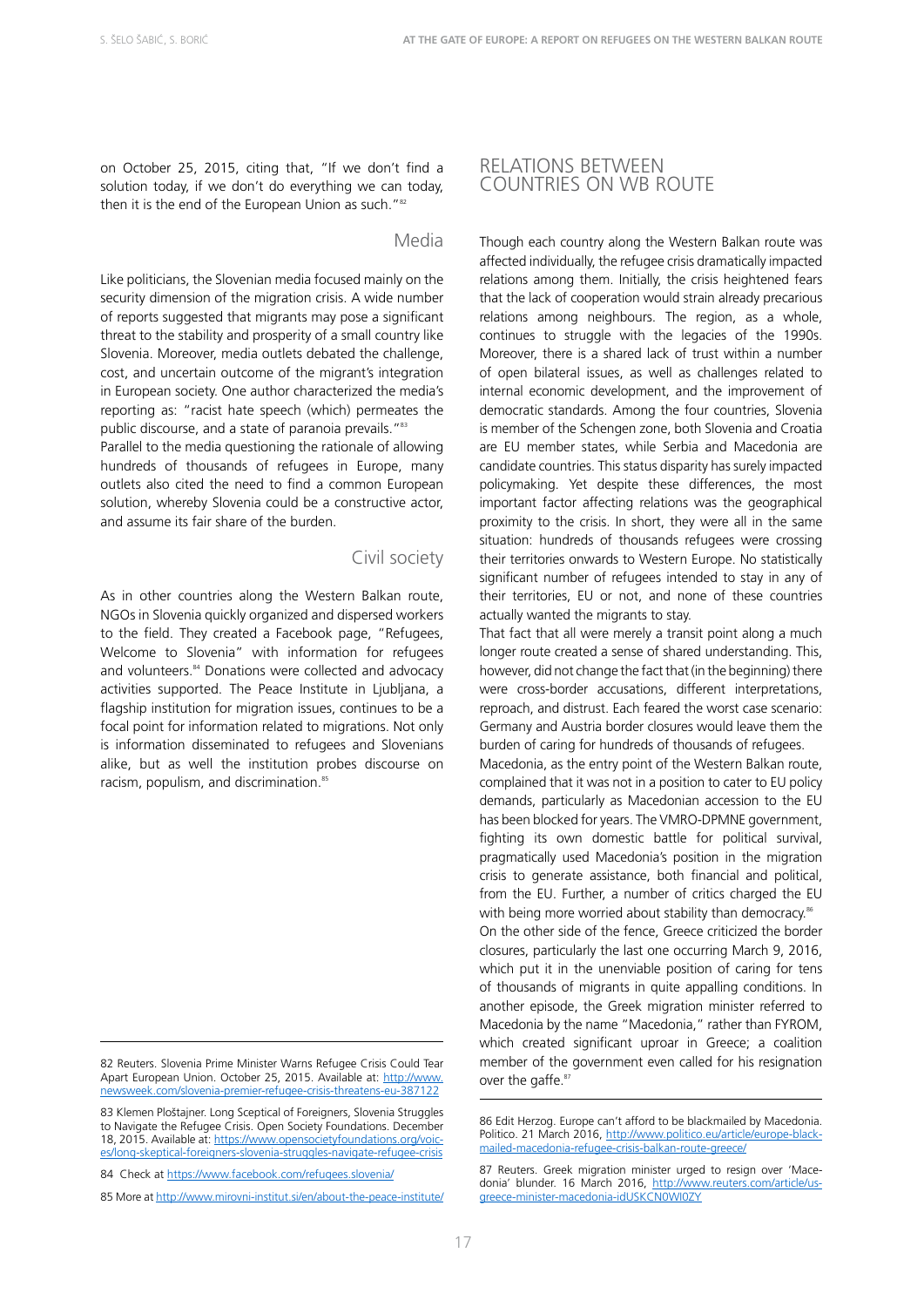Greece and Germany, in a rare act of unity, criticized plans to stem the migration influx. Ultimately, the decision was made on February 24 in Vienna by Austria and the Western Balkan countries to close their borders; Greece was not invited.<sup>88</sup> Angered, Greece recalled its ambassador from Vienna the following day, and threatened to block EU Council decisions if member states are not allowed to participate proportionately in the relocation and resettlement of refugees.<sup>89</sup> Austria dramatically framed the refugee crisis as a direct challenge to the survival of the EU, while Greece focused on unjust criticism of its frontline role in handing the crisis.

Short of a European solution, countries along the WB route, together with Austria, decided to close their borders. Holding substantial political clout in the Western Balkans, Austria hosted a meeting where a joint declaration on a comprehensive approach was adopted.<sup>90</sup> Austria and others dismissed German criticism over this policy overhaul, noting that migrations pressures on Germany would also diminish.<sup>91</sup> The EU-Turkey agreement reached on March 18, 2016 promised a comprehensive solution, $92$  although a number of politicians have expressed reservations about its eventual implementation. Further, human rights organization have voiced concerns that safeguards for protecting asylum seekers would unlikely be fully observed.<sup>93</sup>

The restoration of amicable relations between neighbouring Croatia and Serbia was under genuine strain in the first days of the crisis. The redirection of the migration route from Serbia to Croatia in September 2015 created new tensions, and for the first time since the end of the war in 1995, the border was closed between the two countries. Croatia blamed Serbia (and Hungary) for directing migrants only to Croatia, after which Croatia blocked cargo traffic and denied entry to all vehicles registered in Serbia. Subsequently, Serbia introduced countermeasures blocking entrance to all Croatian goods. Media outlets on both sides went viral. Serbian tabloids ran sensational headlines like:

90 Federal Ministry for Europe, Integration and Foreign Affairs, Republic of Austria. 24 February 2016, [http://www.bmi.gv.at/cms/cs-](http://www.bmi.gv.at/cms/cs03documentsbmi/1813.pdf)[03documentsbmi/1813.pdf](http://www.bmi.gv.at/cms/cs03documentsbmi/1813.pdf)

91 Giogos Christidis et al. Refugee Crisis Disunity: A De Facto Solution Takes Shape in the Balkans. Spiegel Online. 26 February 2016, [http://](http://www.spiegel.de/international/europe/european-response-to-refugee-crisis-fracturing-a-1079547.html) [www.spiegel.de/international/europe/european-response-to-refugee](http://www.spiegel.de/international/europe/european-response-to-refugee-crisis-fracturing-a-1079547.html)[crisis-fracturing-a-1079547.html](http://www.spiegel.de/international/europe/european-response-to-refugee-crisis-fracturing-a-1079547.html)

92 Press Release. EU and Turkey agree on European response to refugee crisis. European Commission. 19 March 2016, [http://ec.europa.](http://ec.europa.eu/news/2016/03/20160319_en.htm) [eu/news/2016/03/20160319\\_en.htm](http://ec.europa.eu/news/2016/03/20160319_en.htm)

93 Jennifer Rankin. EU-Turkey deal to return refugees from Greece comes into force. The Guardian*.* 20 March 2016, [http://www.the](http://www.theguardian.com/world/2016/mar/18/refugees-will-be-sent-back-across-aegean-in-eu-turkey-deal)[guardian.com/world/2016/mar/18/refugees-will-be-sent-back](http://www.theguardian.com/world/2016/mar/18/refugees-will-be-sent-back-across-aegean-in-eu-turkey-deal)[across-aegean-in-eu-turkey-deal](http://www.theguardian.com/world/2016/mar/18/refugees-will-be-sent-back-across-aegean-in-eu-turkey-deal)

"The Croatian prime minister is an idiot" and "A lunatic is leading Croats into a war."94

The German chancellor warned rather grimly of a potential chain reaction of violence and war in the Balkans if the refugee crisis was not tamed.<sup>95</sup> However, the refugee crisis did not create friction only in the Western Balkans. The same crisis signalled deep rifts within the EU as well. Tensions and distrust marked the March 2016 EU Council meeting, where the EU-Turkey agreement was adopted. Germany, the primary architect behind the plan with Turkey, soon found itself without many allies, as a number of member states began to gravitate toward the Eastern European answer to the refugee crisis.<sup>96</sup>

Relations have improved among all four Western Balkan countries over the course of several months, particularly as they have begun to share information, open lines of communication and, in general, better coordinate plans and policy to deal with migrants. However, tensions remained elevated so long as a high number of migrants continued to seek transit through the region. As late as March 2016, the Macedonian foreign minister warned that the refugee crisis could lead neighbours back into violent conflict.<sup>97</sup> The closure of the borders on March 9, 2016, in anticipation of the EU-Turkey agreement, $98$  may have temporarily quelled neighbourly frictions; however, should a migration route resurface in the Western Balkans, so too will the region's historic wounds.<sup>99</sup>

<sup>88</sup> Nikolaj Nielsen. Austria plans Western Balkan meeting on migrant caps. EU Observer. 22 February 2016, [https://euobserver.com/migra](https://euobserver.com/migration/132377)[tion/132377](https://euobserver.com/migration/132377)

<sup>89</sup> Helena Smith and Ian Traynor. Greece recalls ambassador from Austria over EU refugees flow. The Guardian. 25 February 2016, [http://www.theguardian.com/world/2016/feb/25/greece-wont-be](http://www.theguardian.com/world/2016/feb/25/greece-wont-be-lebanon-of-europe-yannis-mouzalas-refugees-eu)[lebanon-of-europe-yannis-mouzalas-refugees-eu](http://www.theguardian.com/world/2016/feb/25/greece-wont-be-lebanon-of-europe-yannis-mouzalas-refugees-eu)

<sup>94</sup> N1 TV. September 24, 2015. Available at: http://hr.n1info.com/ a74462/Svijet/Regija/Srpski-tabloidi-Banda-ustaska-Milanovic-je-ludidiot html

<sup>95</sup> Adam Withnall. Refugee influx could spark 'military conflict' in Balkans, Angela Merkel warns. Independent*.* November 3, 2015, [http://](http://www.independent.co.uk/news/world/europe/refugee-influx-could-spark-military-conflict-in-balkans-angela-merkel-warns-a6719521.html) [www.independent.co.uk/news/world/europe/refugee-influx-could](http://www.independent.co.uk/news/world/europe/refugee-influx-could-spark-military-conflict-in-balkans-angela-merkel-warns-a6719521.html)[spark-military-conflict-in-balkans-angela-merkel-warns-a6719521.](http://www.independent.co.uk/news/world/europe/refugee-influx-could-spark-military-conflict-in-balkans-angela-merkel-warns-a6719521.html) [html](http://www.independent.co.uk/news/world/europe/refugee-influx-could-spark-military-conflict-in-balkans-angela-merkel-warns-a6719521.html) 

<sup>96</sup> Spiegel Staff. Alone in Berlin: How Merkel Has Gambled Away Her EU Power. Spiegel Online. 11 March 2016, [http://www.spiegel.de/in](http://www.spiegel.de/international/europe/refugee-crisis-policies-have-merkel-on-defensive-in-europe-a-1081820.html)[ternational/europe/refugee-crisis-policies-have-merkel-on-defensive](http://www.spiegel.de/international/europe/refugee-crisis-policies-have-merkel-on-defensive-in-europe-a-1081820.html)[in-europe-a-1081820.html](http://www.spiegel.de/international/europe/refugee-crisis-policies-have-merkel-on-defensive-in-europe-a-1081820.html)

<sup>97</sup> Blic. March 1, 2016, [http://www.blic.rs/vesti/svet/makedonski](http://www.blic.rs/vesti/svet/makedonski-ministar-upozorava-zbog-izbeglica-moze-doci-do-sukoba-medu-susedima/mpcgqrd)[ministar-upozorava-zbog-izbeglica-moze-doci-do-sukoba-medu](http://www.blic.rs/vesti/svet/makedonski-ministar-upozorava-zbog-izbeglica-moze-doci-do-sukoba-medu-susedima/mpcgqrd)susedima/mpcggrd

<sup>98</sup> Stelios Bouras. Balkan Countries Completely Seal Off Migrant Trail as Part of EU Plan. The Wall Street Journal. 9 March 2016, [http://](http://www.wsj.com/articles/macedonia-completely-closes-border-with-greece-to-migrants-1457521754) [www.wsj.com/articles/macedonia-completely-closes-border-with](http://www.wsj.com/articles/macedonia-completely-closes-border-with-greece-to-migrants-1457521754)[greece-to-migrants-1457521754](http://www.wsj.com/articles/macedonia-completely-closes-border-with-greece-to-migrants-1457521754)

<sup>99</sup> In a comprehensive report, "Regional refugee and migrant response plan for Europe. Eastern Mediterranean and Western Balkan route" for the period January – December 2016, the UNHCR created a detailed list of activities and measures to be undertaken to respond to the migration pressures in 2016, [http://rmrp-europe.unhcr.org/2016\\_](http://rmrp-europe.unhcr.org/2016_RMRP_Europe.pdf) [RMRP\\_Europe.pdf](http://rmrp-europe.unhcr.org/2016_RMRP_Europe.pdf)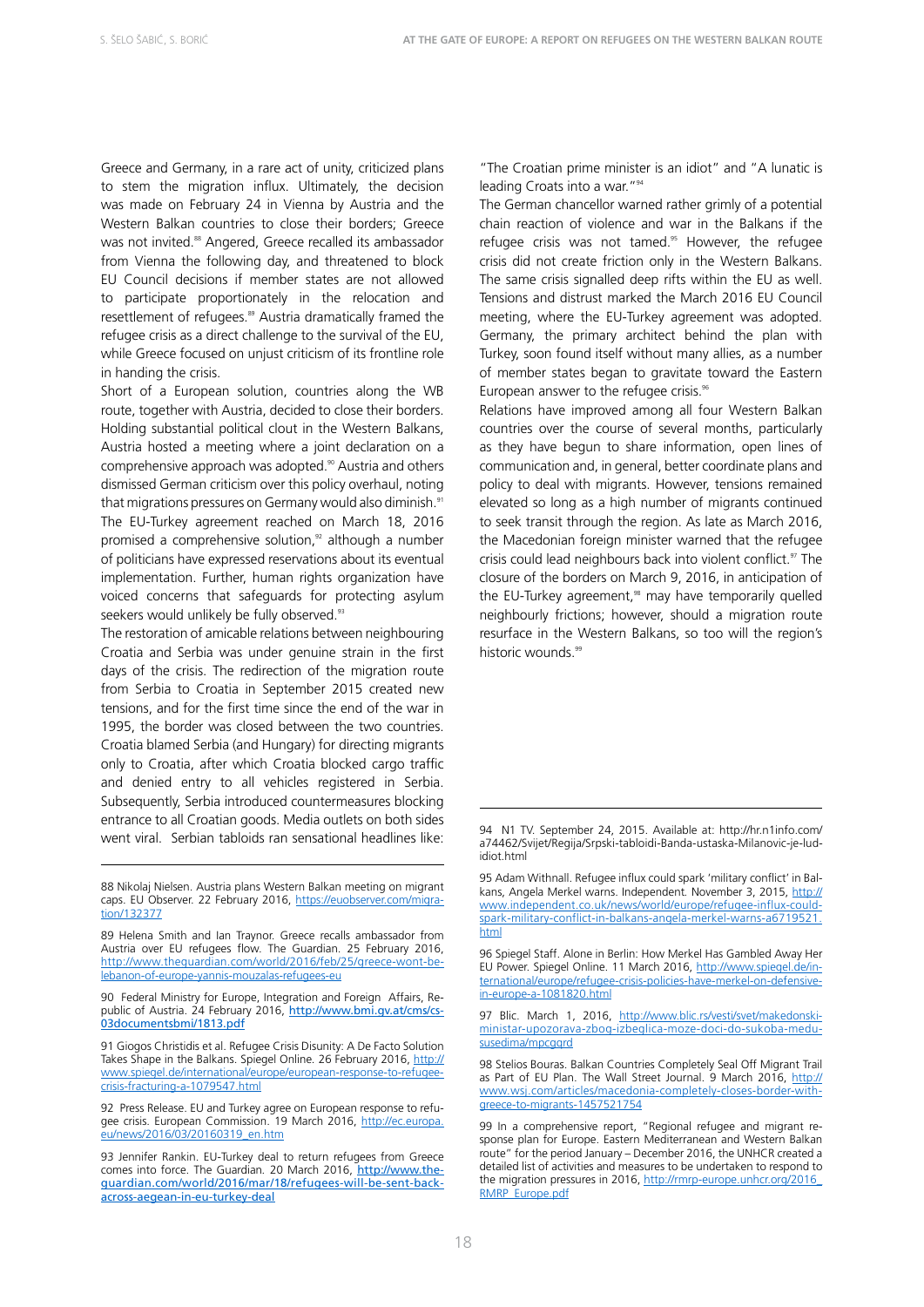# Appendix

#### **Table 1. Erected fences**

| <b>BORDER</b>            | <b>TYPE</b>                                                                                                                               | <b>DATE</b>                     |
|--------------------------|-------------------------------------------------------------------------------------------------------------------------------------------|---------------------------------|
| <b>Bulgaria - Turkey</b> | 160 km long, 4.5 m high, 1.5 m wide razor wire fence                                                                                      | April 2015                      |
| Hungary - Serbia         | 4 m high; double security fence (outer: razor wire, inner: sturdy barrier);<br>along the 175 km border                                    | September 2015                  |
| <b>Hungary - Croatia</b> | Extension of fence with Serbia                                                                                                            | October 2015                    |
| Macedonia - Greece       | 3.5 m high razor-topped fence, length: 30 km                                                                                              | November 2015;<br>February 2016 |
| Slovenia - Croatia       | 1.8 m high barbed-wire fence across land border with Croatia                                                                              | November 2015                   |
| Austria - Slovenia       | 3.7 km long, 2.2. m high metal fence (only at the main border crossings<br>with Slovenia)                                                 | December 2015                   |
| Sweden - Denmark         | A temporary fence to ease border control erected between domestic<br>and international tracks at Hyllie station in Southern Malmo, Sweden | January 2016                    |

#### **Table 2. Introduced border controls**

#### **BORDER CONTROLS**

| September 2015 | Germany, Austria, Slovakia, Netherlands |
|----------------|-----------------------------------------|
| October 2015   | Hungary (to Slovenia)                   |
| November 2015  | France, Norway                          |
| January 2016   | Sweden, Denmark                         |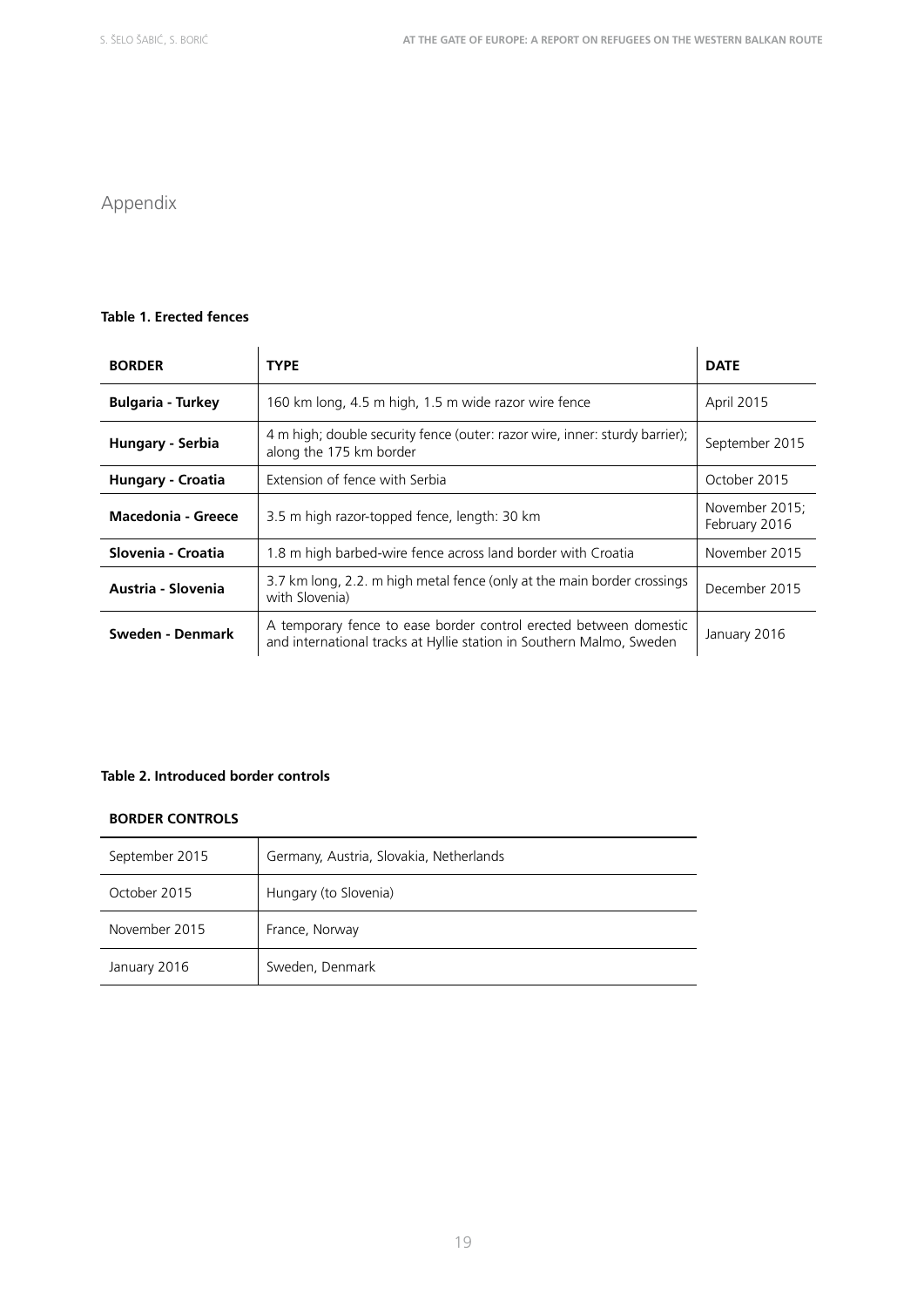# Table 3. Financial assistance **Table 3. Financial assistance**

March 2016, authors' compilation.\* March 2016, authors' compilation.\*

|                     | 교                                                                                                                                                                                                                                                                                                                                                                                |                                                                                                                                                                                                      |                                                                                                                                                                                                                                                                                                                                                                                  |                                                                                                                                                                                                                                                                                                                                                                                  |                                                                                                                                  |                                                                                                                                                                                                                                                                                                                                                                                  |
|---------------------|----------------------------------------------------------------------------------------------------------------------------------------------------------------------------------------------------------------------------------------------------------------------------------------------------------------------------------------------------------------------------------|------------------------------------------------------------------------------------------------------------------------------------------------------------------------------------------------------|----------------------------------------------------------------------------------------------------------------------------------------------------------------------------------------------------------------------------------------------------------------------------------------------------------------------------------------------------------------------------------|----------------------------------------------------------------------------------------------------------------------------------------------------------------------------------------------------------------------------------------------------------------------------------------------------------------------------------------------------------------------------------|----------------------------------------------------------------------------------------------------------------------------------|----------------------------------------------------------------------------------------------------------------------------------------------------------------------------------------------------------------------------------------------------------------------------------------------------------------------------------------------------------------------------------|
| FUNDS<br>(IN EUROS) | ECHO                                                                                                                                                                                                                                                                                                                                                                             | EU Commission / IPA                                                                                                                                                                                  | AMIF                                                                                                                                                                                                                                                                                                                                                                             | ist                                                                                                                                                                                                                                                                                                                                                                              | PROGRESS                                                                                                                         | ŒB                                                                                                                                                                                                                                                                                                                                                                               |
| <b>MACEDONIA</b>    | July 2015:<br>90 000                                                                                                                                                                                                                                                                                                                                                             | March 2016:<br>10 MIL for border control                                                                                                                                                             | $\mathbf{I}$                                                                                                                                                                                                                                                                                                                                                                     | $\begin{array}{c} \rule{0pt}{2.5ex} \rule{0pt}{2.5ex} \rule{0pt}{2.5ex} \rule{0pt}{2.5ex} \rule{0pt}{2.5ex} \rule{0pt}{2.5ex} \rule{0pt}{2.5ex} \rule{0pt}{2.5ex} \rule{0pt}{2.5ex} \rule{0pt}{2.5ex} \rule{0pt}{2.5ex} \rule{0pt}{2.5ex} \rule{0pt}{2.5ex} \rule{0pt}{2.5ex} \rule{0pt}{2.5ex} \rule{0pt}{2.5ex} \rule{0pt}{2.5ex} \rule{0pt}{2.5ex} \rule{0pt}{2.5ex} \rule{0$ |                                                                                                                                  | living conditions in<br>reception centers<br>to improve<br>2.2 MIL                                                                                                                                                                                                                                                                                                               |
|                     | Aug 2015:<br>1.5 MIL emergency<br>humanitarian response                                                                                                                                                                                                                                                                                                                          | October 2015:<br>17 MIL (10 MIL out of IPA II special measure;<br>7 MIL humanitarian aid which is a part of the<br>EC's commitment to allocate a further<br>200 MIL to deal with the refugee crisis) | $\mathsf I$                                                                                                                                                                                                                                                                                                                                                                      | $\begin{array}{c} \rule{0pt}{2.5ex} \rule{0pt}{2.5ex} \rule{0pt}{2.5ex} \rule{0pt}{2.5ex} \rule{0pt}{2.5ex} \rule{0pt}{2.5ex} \rule{0pt}{2.5ex} \rule{0pt}{2.5ex} \rule{0pt}{2.5ex} \rule{0pt}{2.5ex} \rule{0pt}{2.5ex} \rule{0pt}{2.5ex} \rule{0pt}{2.5ex} \rule{0pt}{2.5ex} \rule{0pt}{2.5ex} \rule{0pt}{2.5ex} \rule{0pt}{2.5ex} \rule{0pt}{2.5ex} \rule{0pt}{2.5ex} \rule{0$ |                                                                                                                                  |                                                                                                                                                                                                                                                                                                                                                                                  |
|                     | Oct 2015:<br>8.5 MIL support to refugees<br>Dec 2015:<br>13 MIL support to refugees<br>(10 MIL to Serbia for winter)                                                                                                                                                                                                                                                             | March 2016:<br>8 MIL IPA II Programme 'Regional support to<br>protection and sensitive migration management<br>in the Western Balkans and Turkey'                                                    |                                                                                                                                                                                                                                                                                                                                                                                  |                                                                                                                                                                                                                                                                                                                                                                                  |                                                                                                                                  |                                                                                                                                                                                                                                                                                                                                                                                  |
| <b>SERBIA</b>       | Aug 2015:<br>150 000                                                                                                                                                                                                                                                                                                                                                             |                                                                                                                                                                                                      | $\begin{array}{c} \rule{0pt}{2.5ex} \rule{0pt}{2.5ex} \rule{0pt}{2.5ex} \rule{0pt}{2.5ex} \rule{0pt}{2.5ex} \rule{0pt}{2.5ex} \rule{0pt}{2.5ex} \rule{0pt}{2.5ex} \rule{0pt}{2.5ex} \rule{0pt}{2.5ex} \rule{0pt}{2.5ex} \rule{0pt}{2.5ex} \rule{0pt}{2.5ex} \rule{0pt}{2.5ex} \rule{0pt}{2.5ex} \rule{0pt}{2.5ex} \rule{0pt}{2.5ex} \rule{0pt}{2.5ex} \rule{0pt}{2.5ex} \rule{0$ | $\begin{array}{c} \rule{0pt}{2.5ex} \rule{0pt}{2.5ex} \rule{0pt}{2.5ex} \rule{0pt}{2.5ex} \rule{0pt}{2.5ex} \rule{0pt}{2.5ex} \rule{0pt}{2.5ex} \rule{0pt}{2.5ex} \rule{0pt}{2.5ex} \rule{0pt}{2.5ex} \rule{0pt}{2.5ex} \rule{0pt}{2.5ex} \rule{0pt}{2.5ex} \rule{0pt}{2.5ex} \rule{0pt}{2.5ex} \rule{0pt}{2.5ex} \rule{0pt}{2.5ex} \rule{0pt}{2.5ex} \rule{0pt}{2.5ex} \rule{0$ | Sept 2015:<br>237 000, EU and SIDA,<br>Preševo reception centre<br>Feb 2016:<br>171 000, EU and SDC,<br>Preševo reception centre | to improve<br>living conditions in<br>reception centers<br>2.3 MIL                                                                                                                                                                                                                                                                                                               |
| CROATIA             | $\sf I$                                                                                                                                                                                                                                                                                                                                                                          | $\mathsf I$                                                                                                                                                                                          | 12.436 MIL                                                                                                                                                                                                                                                                                                                                                                       | 3.995 MIL                                                                                                                                                                                                                                                                                                                                                                        |                                                                                                                                  | $\begin{array}{c} \rule{0pt}{2.5ex} \rule{0pt}{2.5ex} \rule{0pt}{2.5ex} \rule{0pt}{2.5ex} \rule{0pt}{2.5ex} \rule{0pt}{2.5ex} \rule{0pt}{2.5ex} \rule{0pt}{2.5ex} \rule{0pt}{2.5ex} \rule{0pt}{2.5ex} \rule{0pt}{2.5ex} \rule{0pt}{2.5ex} \rule{0pt}{2.5ex} \rule{0pt}{2.5ex} \rule{0pt}{2.5ex} \rule{0pt}{2.5ex} \rule{0pt}{2.5ex} \rule{0pt}{2.5ex} \rule{0pt}{2.5ex} \rule{0$ |
| SLOVENIA            | $\begin{array}{c} \rule{0pt}{2.5ex} \rule{0pt}{2.5ex} \rule{0pt}{2.5ex} \rule{0pt}{2.5ex} \rule{0pt}{2.5ex} \rule{0pt}{2.5ex} \rule{0pt}{2.5ex} \rule{0pt}{2.5ex} \rule{0pt}{2.5ex} \rule{0pt}{2.5ex} \rule{0pt}{2.5ex} \rule{0pt}{2.5ex} \rule{0pt}{2.5ex} \rule{0pt}{2.5ex} \rule{0pt}{2.5ex} \rule{0pt}{2.5ex} \rule{0pt}{2.5ex} \rule{0pt}{2.5ex} \rule{0pt}{2.5ex} \rule{0$ | $\mathsf I$                                                                                                                                                                                          | 5.256 MIL                                                                                                                                                                                                                                                                                                                                                                        | 4.918 MIL                                                                                                                                                                                                                                                                                                                                                                        |                                                                                                                                  | $\begin{array}{c} \rule{0pt}{2.5ex} \rule{0pt}{2.5ex} \rule{0pt}{2.5ex} \rule{0pt}{2.5ex} \rule{0pt}{2.5ex} \rule{0pt}{2.5ex} \rule{0pt}{2.5ex} \rule{0pt}{2.5ex} \rule{0pt}{2.5ex} \rule{0pt}{2.5ex} \rule{0pt}{2.5ex} \rule{0pt}{2.5ex} \rule{0pt}{2.5ex} \rule{0pt}{2.5ex} \rule{0pt}{2.5ex} \rule{0pt}{2.5ex} \rule{0pt}{2.5ex} \rule{0pt}{2.5ex} \rule{0pt}{2.5ex} \rule{0$ |
|                     |                                                                                                                                                                                                                                                                                                                                                                                  |                                                                                                                                                                                                      |                                                                                                                                                                                                                                                                                                                                                                                  |                                                                                                                                                                                                                                                                                                                                                                                  |                                                                                                                                  |                                                                                                                                                                                                                                                                                                                                                                                  |

20

\*The table does not include non-financial, in-kind contributions received. In case of Serbia and Macedonia, the stated figures are in addition to the overall EU pre-accession migration<br>related activities, which amount to 5 \*The table does not include non-financial, in-kind contributions received. In case of Serbia and Macedonia, the stated figures are in addition to the overall EU pre-accession migration related activities, which amount to 54 MIL EUR and 24 MIL EUR, respectively.